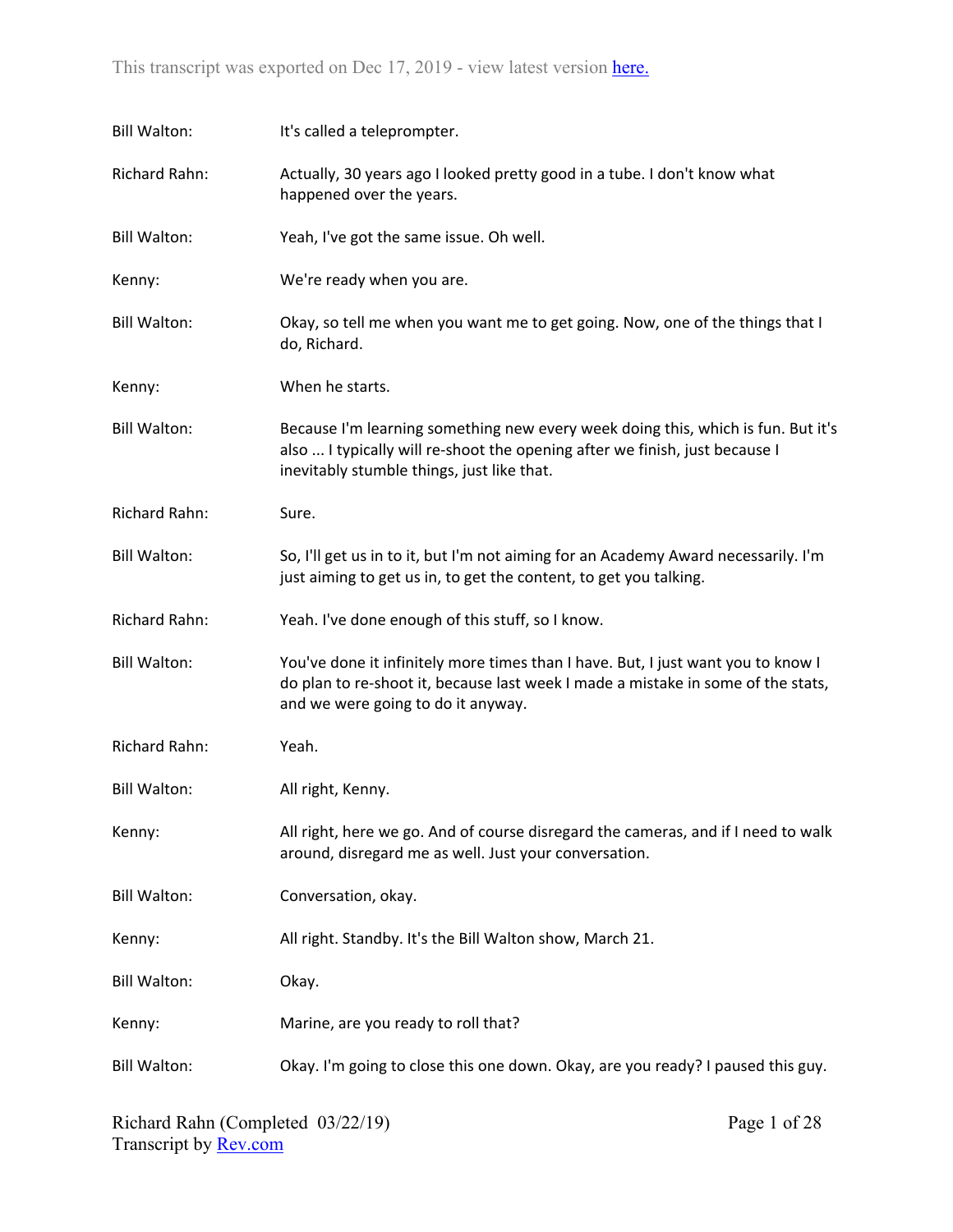Kenny: Yes. When you're ready.

Bill Walton: The economy of Venezuela has collapsed as a result of growth socialist mismanagement. Their currency is essentially worthless. To start over, the next government of Venezuela must reestablish the rule of law, protect private property rights, and create a new currency. So writes Richard Rahn, one of Americas most brilliant economists. So, why when we have seen the brutal realities of socialism in Venezuela, are so many calling for socialism in the United States? They romanticize about a world without poverty. Where people have everything they need and everyone is equal. This has never happened anywhere, anytime, in human history.

- Bill Walton: Moreover, these calls for socialism are coming when the world's governments are awash in debt, money, and monetary policies are teetering on the brink. And economic growth is slowing worldwide. I'm worried. But these problems have been mounting for years and life seems to go on. With me to sort this out is none other than Richard Rahn himself. Richard is an economist, syndicated columnist, and entrepreneur. Currently he is Chairman of Improbable Success Productions, the Institute for Global Economic Growth and Metal Convertibility LLC.
- Bill Walton: He has testified before the US Congress on economic issues more than 75 times. Richard Served as the first Non-Cayman member of the Board of Directors of the Cayman Island monetary authority, which regulates the world's largest offshore financial center. And in the 1980s, Richard was the Chief Economist of the US Chambers of Commerce. If you enjoy this conversation with Richard, I hope you'll subscribe to the Bill Walton Show on YouTube, iTunes, or any of the other major podcast platforms. So Richard, today, let's talk about socialism, debt, money, you know the big topics.
- Bill Walton: And I know you have a proposed solution of the problem of money that we'll get in to later on in the show. So, where should we start?
- Richard Rahn: well you mentioned socialism. When I hear somebody say, "I'm a socialist." I figure right off they're either stupid or ignorant, or both. Because if anybody has read any history at all, they know that every socialist experiment failed. This is going back hundreds of years. The French Revolution, of course, is one of the famous initial experiments in socialism. We all know how that ended. But just in the last century, in the 20th century, socialist governments, whether it be the Soviet Union, China, people forget the Nazis were actually stood for National Socialism.

Bill Walton: Yeah.

Richard Rahn: Governments killed more than 100 million of their own people, estimate sometimes go up to 200 million. I was at the, I had been an advisor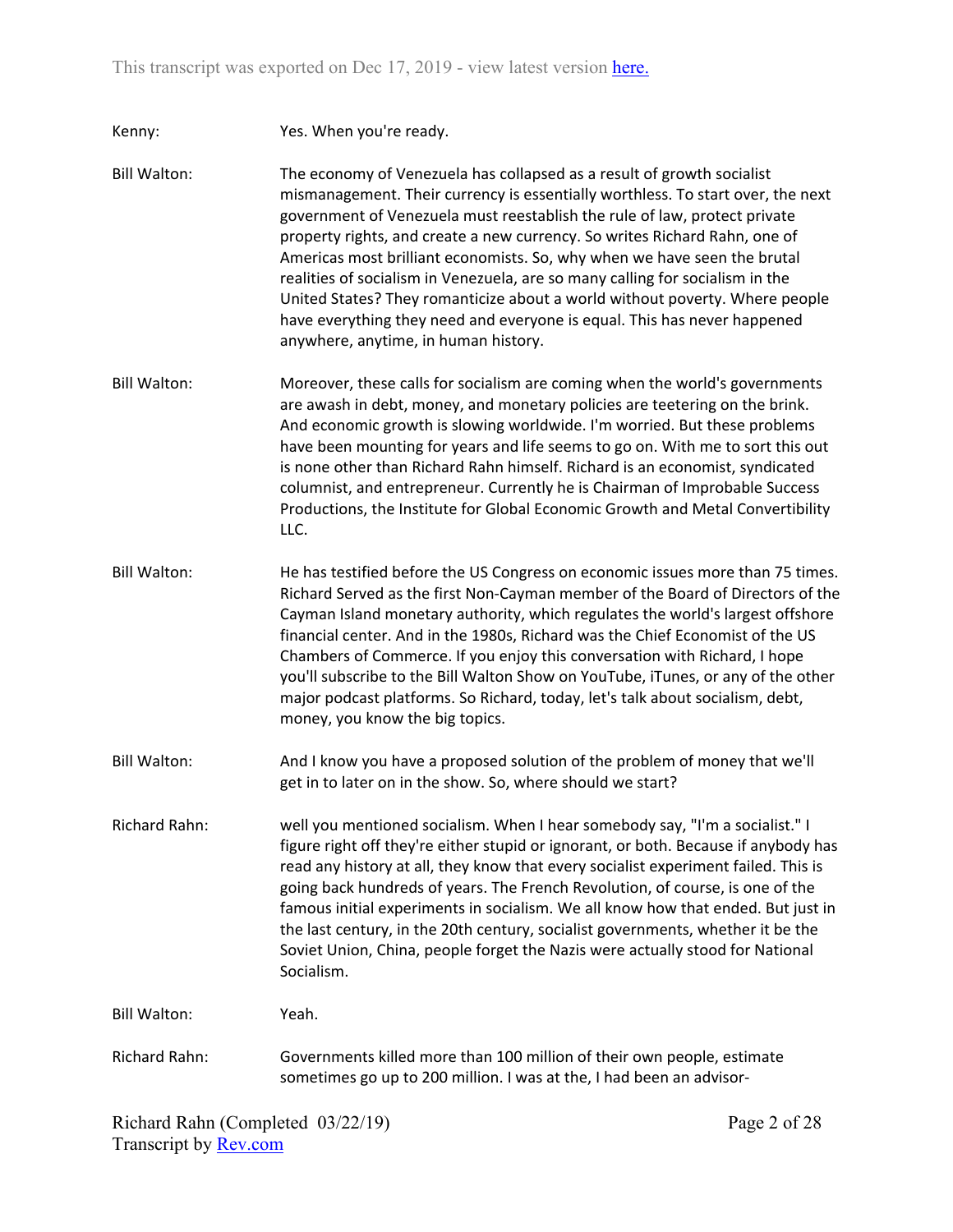Bill Walton: China was 40-50 million.

Richard Rahn: Yeah. And I had been an advisor to the Russian Government after the collapse of communism, when Gaider became the first non-communist Prime Minister. And I remember in the summer of 92, there was a little press conference at the Kremlin, because Yeltsin had his demographer study the Russian population, what happened under Stalin. And their estimates were there were 63 million excess deaths under Stalin in the 30 years he was there. That included World War Two, of course. 35 million there. The Ukrainian Famines. Those were induced by the Soviets. That was nine million. The various Gulags and so forth. I mean, that was just one [crosstalk 00:05:32].

- Bill Walton: Well part of this though was that Stalin, Mao, Hitler, Hitler didn't kill so many of his own people. I guess, if you were Jewish you thought he was killing his own people. But my point is, they were really bad guys. How much of the failure of socialism is due to the policies they enacted? I mean, what is it that doesn't work about socialism?
- Richard Rahn: Well, socialism is based on coercion.
- Bill Walton: Okay.
- Richard Rahn: I mean, it is basically it is a few people at the top, they say, "Bill, we know better how to spend your money and what you should do with your life than you do." Well, people natural resist this. And if they resist, you have to stop it. Stalin was attributed to having a great line, a person or problem, no person, no problem.
- Bill Walton: Yeah.
- Richard Rahn: And that went all the way through. Then we had the Nazis who had this racist ideology. So, Jews, Gypsies and many others were considered inferior.
- Bill Walton: Yeah.

Richard Rahn: Which was a little bit different than what happened in Eastern Europe and China. And there it was just, well let's say Ukraine is a good example. You had all these peasants of Gulags. People who were small land owners, had little farms for generations. Well, when the state came in to take all their farms, they naturally resisted. And so the solution was starve them to death by taking all their produce and nine million people died in those famines. And you just go through and China, was much of the same thing, the great leap forward. Take away people's property. Deny them a way to look out for themselves. And people resist, and so the state takes away everything, and you die.

Richard Rahn (Completed 03/22/19) Bill Walton: Well the question about socialism here, we haven't gotten to that point. But, we are getting to the point where you've got to ask, who's going to pay for all of this? Who's going to pay for medicare for everyone? Who's going to pay for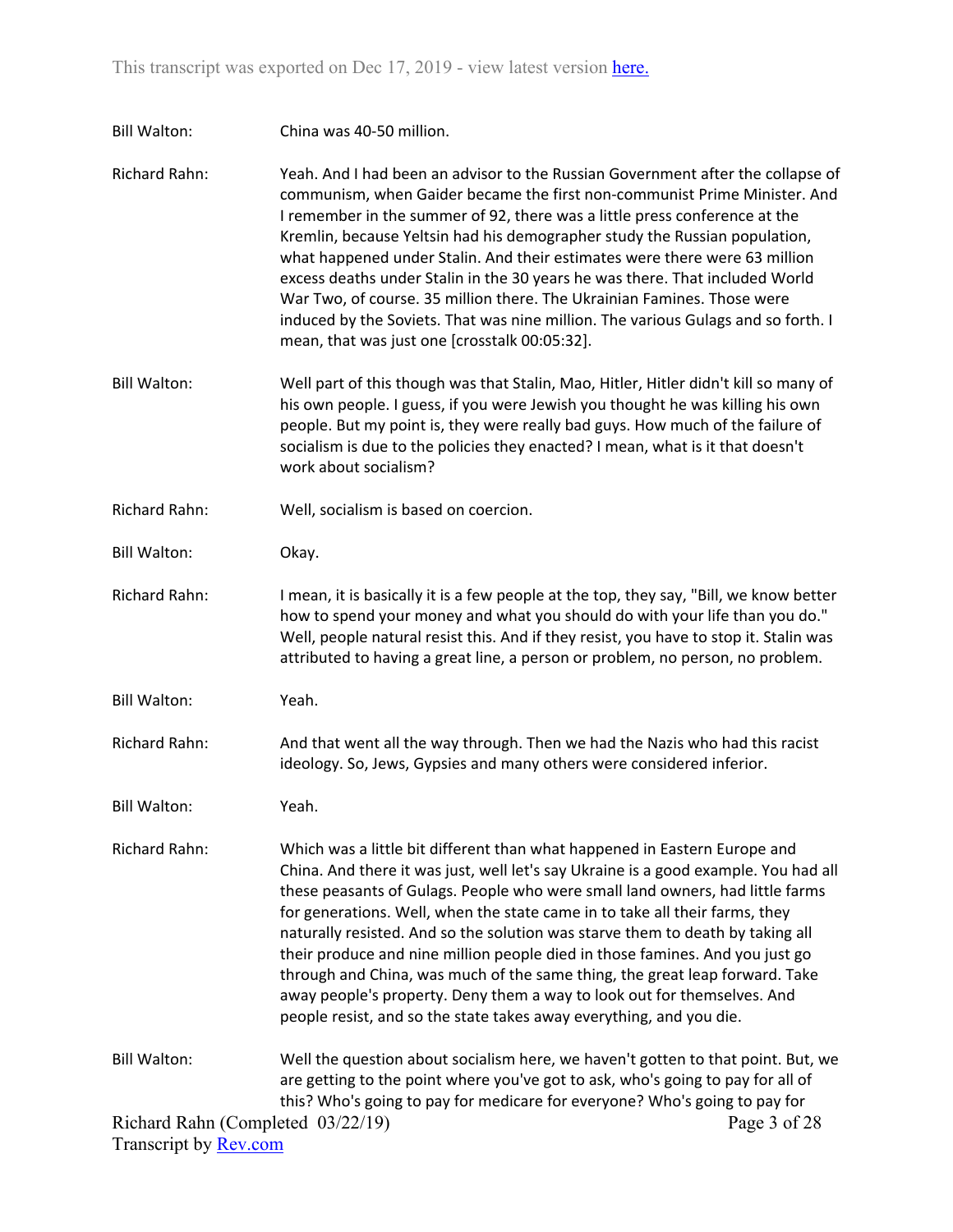healthcare? Who's going to pay for free education? I mean, that's sort of where nobody is willing to admit who that's going to be.

- Richard Rahn: Well, I do an experiment when I'm at universities and giving lectures.
- Bill Walton: Yeah.
- Richard Rahn: Let's say you've got ... for some of your audience who also gives talks and things, try it out. If you've got a classroom, let's say of 30 students or so, ask them how many are in favor of free medical care or having a government provide medical care. And some number of hands will go up. And then you say to them, assume that the whole population of the country is the group here in the class. Say, 30 or whatever it is. I want you to look around and point out to me the person who should pay your medical care out of this group. And why they should do that. And of course they laugh and sometimes somebody will point to somebody. And I'll say, "Well, how do you feel about that? That you should pay for Joe's?"
- Bill Walton: Somebody who looks like Bill Gates or Jeff Bezos.
- Richard Rahn: Yeah.
- Bill Walton: Or a wannabe.
- Richard Rahn: And when you bring it down to the individual, if it's always nice they say, "Well, we're going to have the rich pay." Well, who specifically? And again, they might mention Bezos and Bill Gates. And then you point out, well the first year, let's say you take all their wealth. It might get you halfway through the year, but next year these people are going to be gone. You either have to kill them or they'll leave. And then what are you going to do?
- Bill Walton: What do you do with the problem? It's the problem of democracy where we've seen as more and more different classes of people who have had to vote, I guess the founders originally had the vote set up so you had to own property. And then you had to be ... I can't remember all the restrictions against voting, and now we're seeing a democracy where politicians are increasingly appealing to people who don't have to pay taxes, or pay into the system. And so there's really no constituency to say, "No, enough."
- Richard Rahn: Well, people forget the time of the American Founding, we're set up as a Federal Republic.

Bill Walton: Yeah.

Richard Rahn: We're not set up as a democracy. You don't find the words democracy in the Declaration of Independence or the Constitution. And our founding fathers feared democracies, because democracies always ended up in a collapse. Going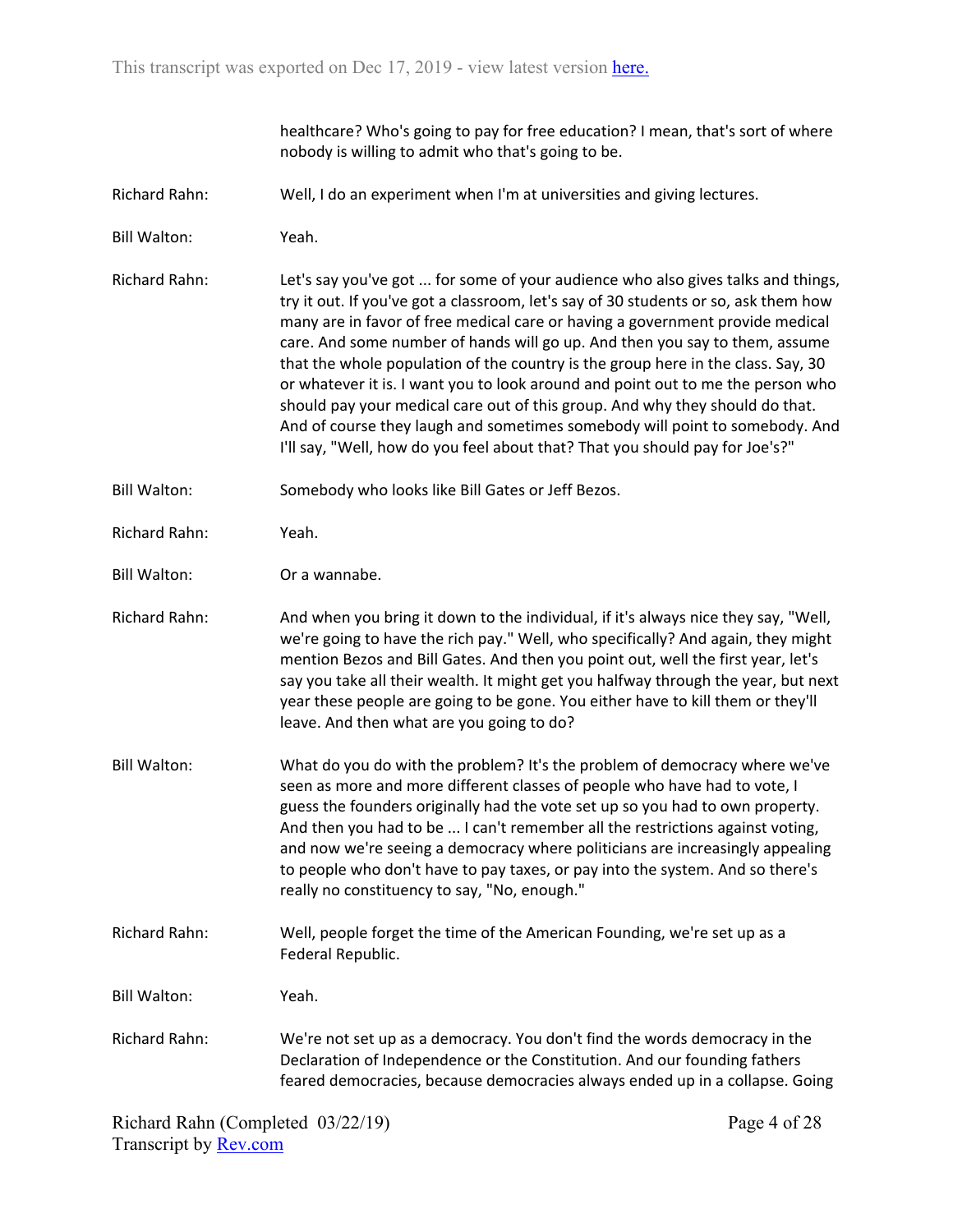back to the first ones in Greece, and then in Rome, and so forth. And all these democratic experiments failed. And the reason was as Thomas Jefferson pointed out, he said, "Once the people realize they can vote themselves benefits, all is lost."

- Bill Walton: Yeah.
- Richard Rahn: And so the founding fathers solution was to restrict the franchise to property owners. At that point it was male property owners. And some people say it was just white. It wasn't actually. There was a number of black property owners who also had the franchise. Which was fine with the founding fathers, because they realized it didn't matter the color of your skin, but if you were a property owner was the key thing.
- Bill Walton: Sure.
- Richard Rahn: Not the color of your skin. And as we've expanded the franchise, and people keep saying, "Well everybody should vote." Well, everybody ought not to vote. You see these things on TV where they go ahead and interview, particularly young people, and say, you know, "Who did we fight in the Revolutionary War?" And somebody will say, "Canada or Germany." What year did we get our Independence? 1986. I mean, you hear these ridiculous ...
- Bill Walton: Sure.
- Richard Rahn: And we have these people saying, "Well, they should vote." Well, no. If you don't know the basics, if you don't know how the country is set up, if you don't know the basic issues, and even if your candidates, you know, ask people who were their elective representatives are, most of them don't know. They don't know the positions that people have. And so the struggle has been you want everybody to have the right to vote, but with the right comes a certain responsibility. And part of the responsibility is to be informed. And again, our founding fathers, and Jefferson who was particularly articulate in it, how a functioning republic depended on the ... the people being sufficiently well educated. That they understood.
- Richard Rahn: And back at the time of the founding, we didn't have TV and all the other distractions, and video games, so people actually sat around and read serious works. They were aware and had read the works of the people of the Scottish Enlightenment, Hume, Smith, and John Locke. They were familiar with the Great Orders of Rome. [inaudible 00:13:07], Cicero. And they knew these arguments. And in the coffee houses at that time, people would actually debate these issues, unlike what happens today. So, in many ways you had a better educated electorate back then, then you do now.

Richard Rahn (Completed 03/22/19) Transcript by [Rev.com](https://www.rev.com/) Page 5 of 28 Bill Walton: So the solution, and I like this one, it's not based on wealth, it's not based on skin color, it's not based on sex, it's just based on your understandings of the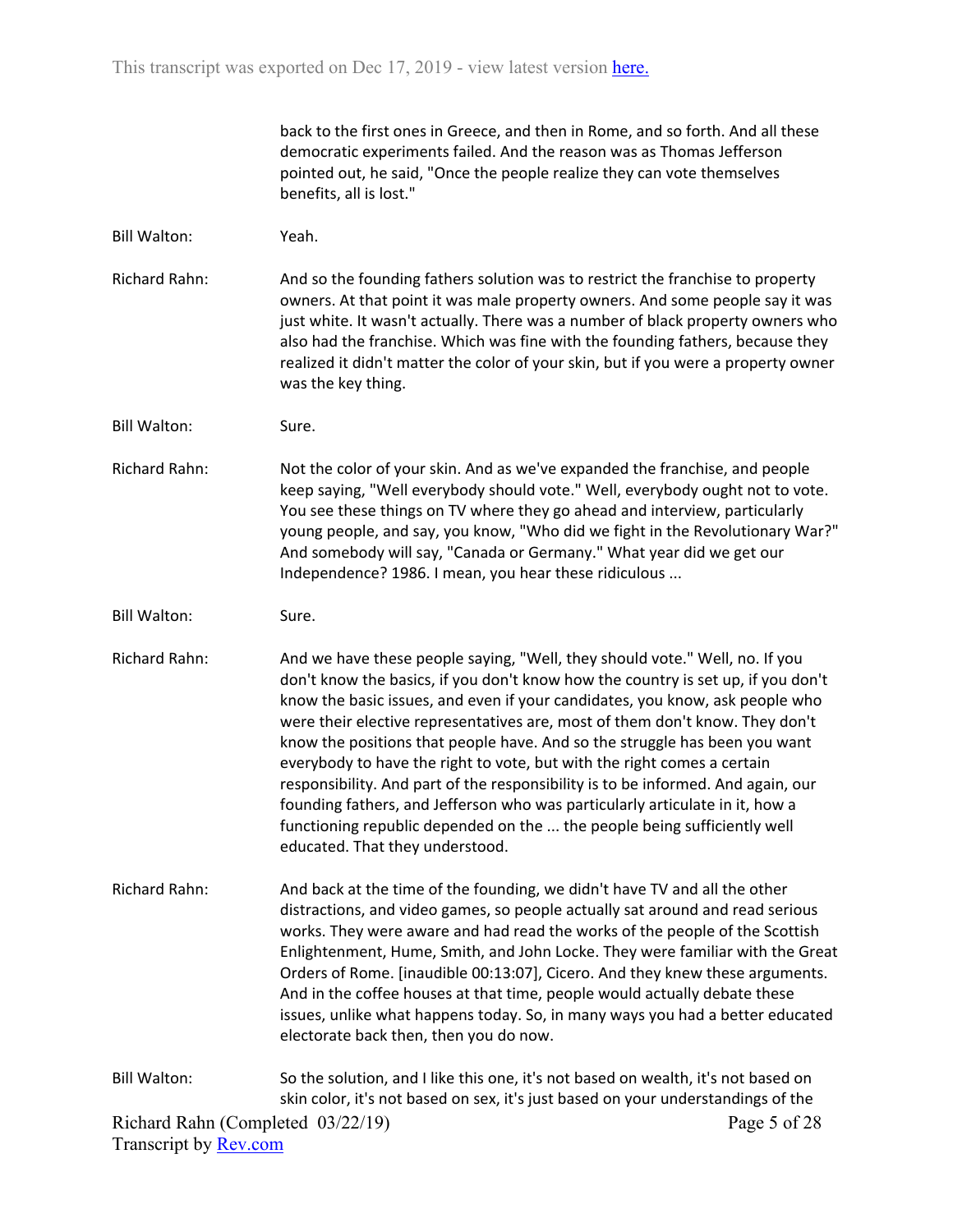|                      | principles of the laws of the United States, the Constitution, basic principles of<br>democracy versus Federalism. And if you get that-                                                                                                                                                                  |
|----------------------|----------------------------------------------------------------------------------------------------------------------------------------------------------------------------------------------------------------------------------------------------------------------------------------------------------|
| <b>Richard Rahn:</b> | Yeah.                                                                                                                                                                                                                                                                                                    |
| <b>Bill Walton:</b>  | Let's have at it.                                                                                                                                                                                                                                                                                        |
| <b>Richard Rahn:</b> | When you first opened up, you mentioned who's to pay for these things?                                                                                                                                                                                                                                   |
| <b>Bill Walton:</b>  | Sure.                                                                                                                                                                                                                                                                                                    |
| Richard Rahn:        | And we hear these people say, "Well, yes that's sad. Everybody should get<br>healthcare." And the young woman Congressman from-                                                                                                                                                                          |
| <b>Bill Walton:</b>  | AOC.                                                                                                                                                                                                                                                                                                     |
| <b>Richard Rahn:</b> | AOC.                                                                                                                                                                                                                                                                                                     |
| <b>Bill Walton:</b>  | Yeah. Alexandria Ocasio-Cortez.                                                                                                                                                                                                                                                                          |
| <b>Richard Rahn:</b> | Yeah. On her global warming thing, and people said, "How are you going to pay<br>for that?" And she said, "Well, that's not important. It's a global crisis. We have<br>to." It's like, where does she think the resources come from? Do they fall from<br>the sky? I mean, it's just                    |
| <b>Bill Walton:</b>  | Well, my goal is to have them all watch this show so that they all learn how it all<br>really works. If they're not going to read.                                                                                                                                                                       |
| Richard Rahn:        | Well, maybe we make that a requirement. Before you can vote-                                                                                                                                                                                                                                             |
| <b>Bill Walton:</b>  | You've got to watch the Bill Walton Show.                                                                                                                                                                                                                                                                |
| Richard Rahn:        | You've got to watch the Bill Walton Show and pass a quiz at the end.                                                                                                                                                                                                                                     |
| <b>Bill Walton:</b>  | Yes.                                                                                                                                                                                                                                                                                                     |
| Richard Rahn:        | If you pass, then you can have the right to vote.                                                                                                                                                                                                                                                        |
| <b>Bill Walton:</b>  | Well, democracies are dangerous. Victor David Hanson writes about the<br>Peloponnesian War and the Athens at war with Sparta. And I guess the<br>democracy would send a general off to fight the Spartans democracy in Athens.<br>And if they lost, you what they did, they voted to have them executed. |
| <b>Richard Rahn:</b> | Mm-hmm (affirmative). Yeah.                                                                                                                                                                                                                                                                              |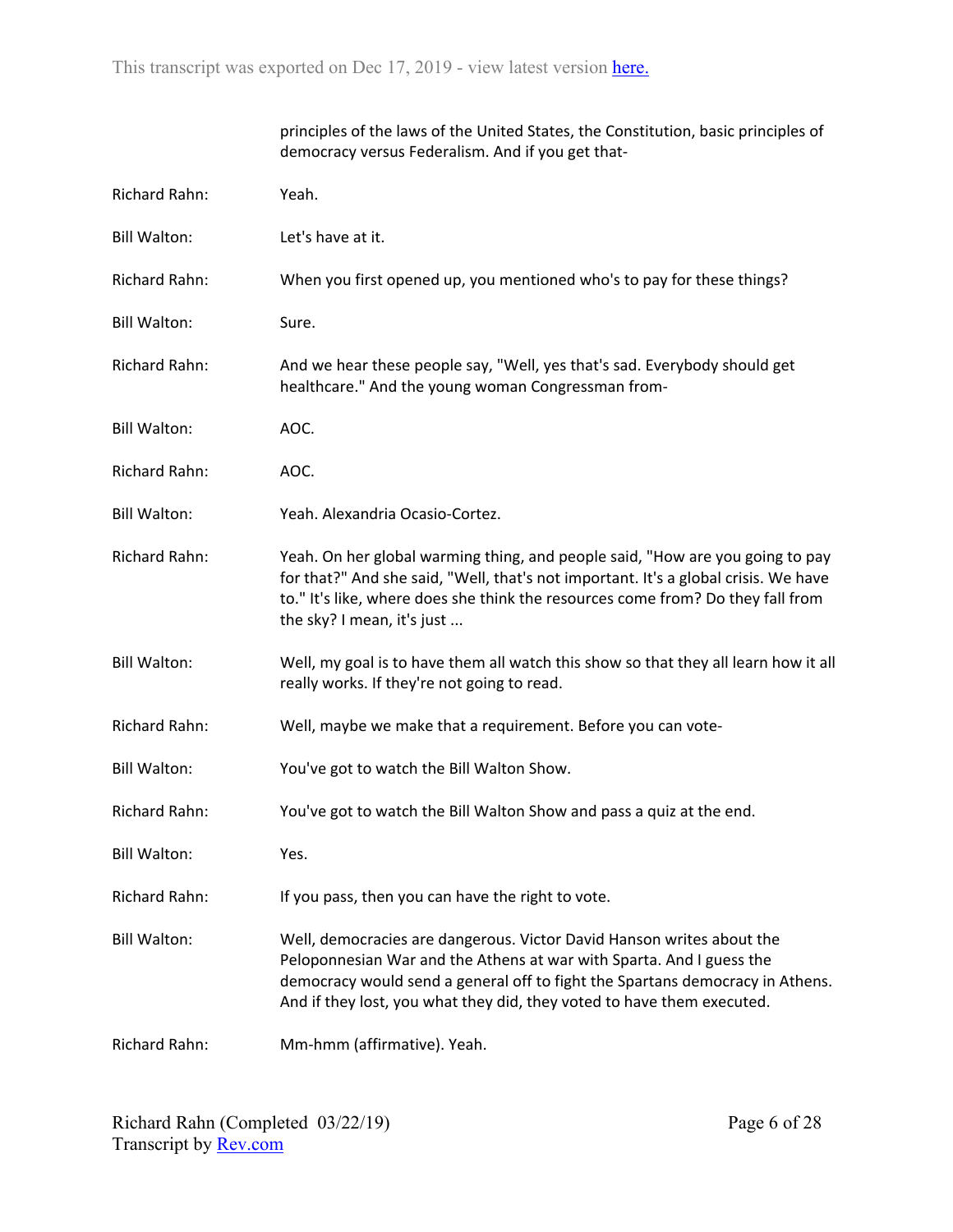| <b>Bill Walton:</b>  | So it was a pretty scary system. Well let's shift gears a bit towards the issue I<br>raised about debt, because we've got a debt problem. The government, not just<br>the United States, but throughout the world actually. There's been an incredible<br>borrowing binge for the lat 50 or 60 years. And our debt now exceeds, you<br>know, is almost equal to our GDP. And if you look at the interest on our debt, at<br>a certain point if interest rates go up, it's going to be a choice of the Defense<br>Budget, or paying interest on the debt.                                                                                                                                                         |
|----------------------|------------------------------------------------------------------------------------------------------------------------------------------------------------------------------------------------------------------------------------------------------------------------------------------------------------------------------------------------------------------------------------------------------------------------------------------------------------------------------------------------------------------------------------------------------------------------------------------------------------------------------------------------------------------------------------------------------------------|
| Richard Rahn:        | Yeah. The situation is terrible here. And elsewhere, well just for here for a<br>moment, the debt number we have greatly understates it. Because there's all<br>kinds of liabilities the federal government has that are not included in those<br>measures. Again, those debt measures we use are published by the treasury<br>department, which is just explicit recognizable debt. But let's say something like<br>that World Bank, people don't realize the World Bank, there is no theoretical<br>limit of how much they can lend. Well, those bonds that the World Bank has,<br>and issues they get very low interest rates, and the reason they do is because<br>the US Government guarantees those bonds. |
| Richard Rahn:        | Which means you and every other American tax payer is guaranteeing the<br>principle and interest on the bonds the World Bank issues, and we know that<br>many of the World Bank projects are nonsensical, they're subject to corruption<br>and so forth. And there's no theoretical limit on it. Now, fortunately President<br>Trump has nominated David Malpass to be the-                                                                                                                                                                                                                                                                                                                                      |
| <b>Bill Walton:</b>  | Yeah, David is terrific.                                                                                                                                                                                                                                                                                                                                                                                                                                                                                                                                                                                                                                                                                         |
| Richard Rahn:        | Yeah.                                                                                                                                                                                                                                                                                                                                                                                                                                                                                                                                                                                                                                                                                                            |
| <b>Bill Walton:</b>  | I worked with him in transition.                                                                                                                                                                                                                                                                                                                                                                                                                                                                                                                                                                                                                                                                                 |
| Richard Rahn:        | To be the new Head of the World Bank.                                                                                                                                                                                                                                                                                                                                                                                                                                                                                                                                                                                                                                                                            |
| <b>Bill Walton:</b>  | Yeah.                                                                                                                                                                                                                                                                                                                                                                                                                                                                                                                                                                                                                                                                                                            |
| <b>Richard Rahn:</b> | And David told me that one of his first goals will be to put a limit on the amount<br>of spending the World Bank can do, and limit this kind of liability for US<br>taxpayers. But that is just one tiny example of all the liabilities we face. In that<br>debt measurement is not medicare, medicaid, social security, all these<br>entitlements. And the argument is, well, Congress can change it. Yeah, you<br>know what the chances of actually making those serious changes are. And so<br>you have all this. Okay. US, horrible situation. But the US situation looks good<br>compared to Europe, and Japan, and many other places.                                                                      |
| <b>Bill Walton:</b>  | Which are growing more slowly than we are.                                                                                                                                                                                                                                                                                                                                                                                                                                                                                                                                                                                                                                                                       |
| Richard Rahn:        | Yeah.                                                                                                                                                                                                                                                                                                                                                                                                                                                                                                                                                                                                                                                                                                            |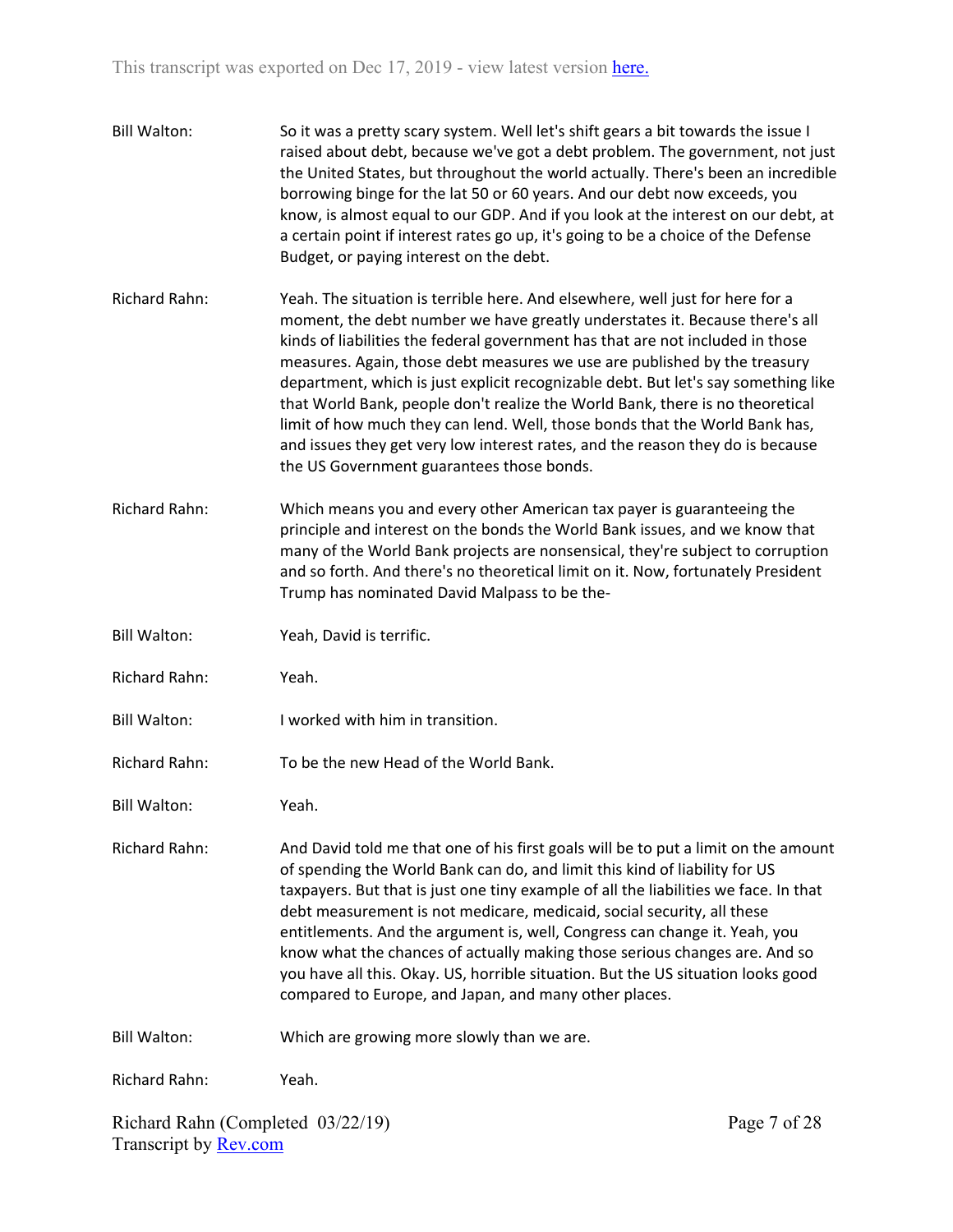| <b>Bill Walton:</b>  | And so they've got even less ability to bail it out. Yeah, the total amount of all<br>the unfunded promises the governments made is roughly 300 or 350 percent of<br>what GDP is.                                                                                                                                                                                                                                                                                                                                                                                                            |
|----------------------|----------------------------------------------------------------------------------------------------------------------------------------------------------------------------------------------------------------------------------------------------------------------------------------------------------------------------------------------------------------------------------------------------------------------------------------------------------------------------------------------------------------------------------------------------------------------------------------------|
| <b>Richard Rahn:</b> | Yeah, I mean it's  if it gets to there point where we can't measure. We're<br>talking about such huge numbers, none of us have any idea. When you start<br>talking about trillions, and I realize you were an investment banker, and that<br>you may understand a trillion.                                                                                                                                                                                                                                                                                                                  |
| <b>Bill Walton:</b>  | I'm used to a trillion.                                                                                                                                                                                                                                                                                                                                                                                                                                                                                                                                                                      |
| Richard Rahn:        | Yeah. I don't.                                                                                                                                                                                                                                                                                                                                                                                                                                                                                                                                                                               |
| <b>Bill Walton:</b>  | Actually, we didn't quite get to trillions. But, as a businessman, financier type,<br>I'm always looking for lines of action. And when we talk about some of these<br>problems about people calling for socialism, a line of action is to figure out ways<br>to get more educated voters and have them voting on things they know work<br>and what doesn't work, and not try things that have never worked. I'd also<br>require a little bit of a math section in that, where you ask yourself the question.<br>You're making 30,000 a year. And you owe 200,000. So, how's your life going? |
| Richard Rahn:        | Yeah.                                                                                                                                                                                                                                                                                                                                                                                                                                                                                                                                                                                        |
| <b>Bill Walton:</b>  | And that's more or less where we are.                                                                                                                                                                                                                                                                                                                                                                                                                                                                                                                                                        |
| Richard Rahn:        | Yeah, in particularly you point out when interest rates go up, then how's your<br>life going to be?                                                                                                                                                                                                                                                                                                                                                                                                                                                                                          |
| <b>Bill Walton:</b>  | Yeah. So if you boil it down to where we are, it would be as individuals, then I<br>think it gets more understandable. But then we would need, I think, courageous<br>and tough politicians to call for that changes in that, and even Donald Trump,<br>who's our populist President now, has refused to call for any changes in<br>entitlements. A, because he knows he could never get any changes through the<br>Democrat Congress. And B, why should he spend political capital on something<br>he knows nobody is going to do something about.                                          |
| Richard Rahn:        | Yeah. And this of course happens, is every politician assumes it's a game of<br>musical chairs.                                                                                                                                                                                                                                                                                                                                                                                                                                                                                              |
| <b>Bill Walton:</b>  | Yeah.                                                                                                                                                                                                                                                                                                                                                                                                                                                                                                                                                                                        |
| Richard Rahn:        | They're going to assume they're going to be retired or dead before the bill<br>comes due. And one of these days the bill is going to come due, and the ones<br>who up to this point bet they could kick the can down the street a bit longer<br>have  they've won on that bet. But we know it doesn't go on forever. And<br>there's places where debt has caught up. We take a look at Greece. And the                                                                                                                                                                                       |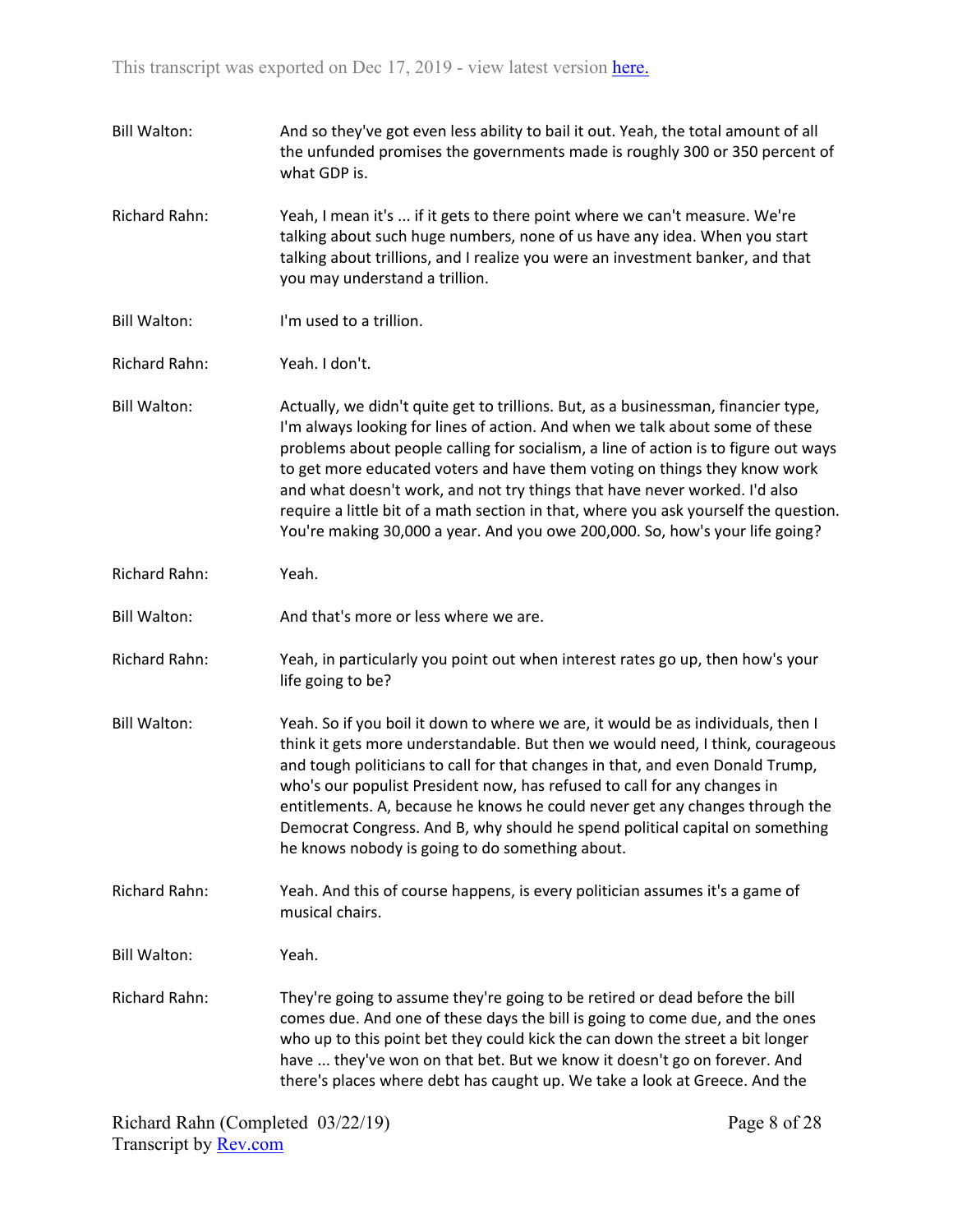| Greeks for decades spent far more than they took in. And they were using the    |  |
|---------------------------------------------------------------------------------|--|
| Euro, and finally the Germans and the others said, "We're not going to loan you |  |
| any more money." And so what has happened is the Greek standard of living       |  |
| has dropped more than 30 percent over the last six years. And that's going to   |  |
| happen across the planet.                                                       |  |

- Bill Walton: What do you, this is not something I've dug in to much, but modern monetary theory, modern monetary policy, what it is, people are now saying it doesn't matter how much government debt there is, because governments can always issues more money to pay it back, so there's never a a day of reckoning. Does that ... did I capture that?
- Richard Rahn: Yes. There is modern monetary theorists ... yeah. Eventually it shows up inflation or collapse. I mean, we take a look at Venezuela.
- Bill Walton: Yeah.
- Richard Rahn: I mean, we just go through country after country. Argentina is going through it again. As they have multiple times. It is this idea, you can't create wealth out of nothing. Wealth is created by productive investment and human capital, and work. And if you could just print money, it would be so wonderful. Everything would be so nice. But you go back several hundred years ago, there was the French had at one time brought a Brit over, John Wall, who was one of the first people to advocate the unlimited printing of paper money.
- Bill Walton: He was a very popular guy with the King.
- Richard Rahn: Oh, yeah.
- Bill Walton: For a while.
- Richard Rahn: They loved him because he started printing all this money.
- Bill Walton: Yeah.
- Richard Rahn: And everybody appeared to be rich. And then what happened? And this has happened time and time again. We have ...
- Bill Walton: Well there are two ways you can destroy wealth. Well, more ways than that, but you can issue a lot of debt, or you can debase the currency. And those are foolish ways that people do it. And we've seen a lot of inflation in the past, it's a lower number. And yet we've seen tremendous inflation in education and healthcare. And I think you pointed out in your writings that that's basically because those two industries have been essentially government monopolies.

Richard Rahn: Yup.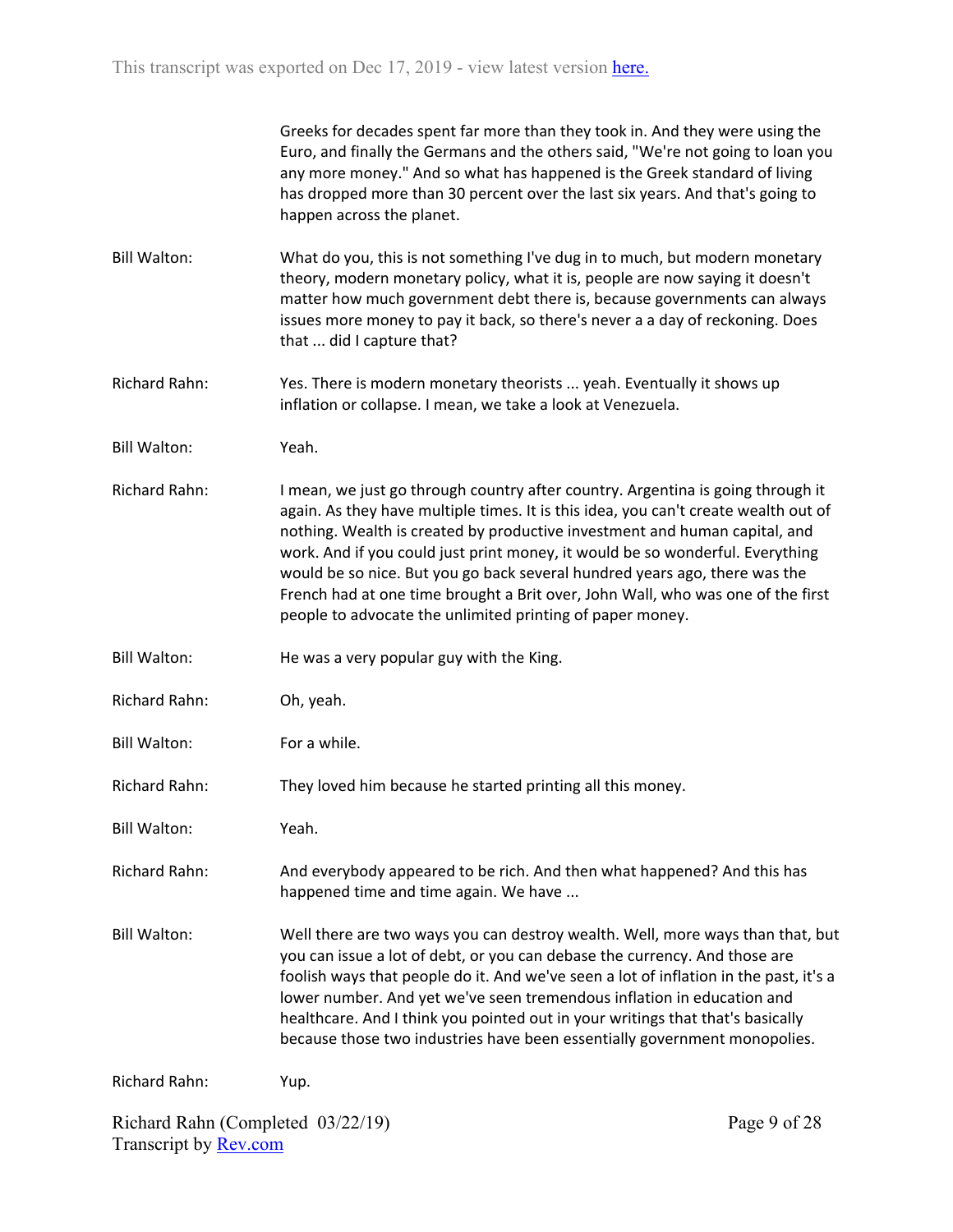Bill Walton: Education for a long time, healthcare increasingly. So what do you ... but is that, I think also you point out that the market forces at work are riding to the rescue. And the innovation you talked about in the private sector, even though we've got this as big inflation in healthcare and education cost, technology not be part of the solution. Do you want to amplify on that? Richard Rahn: Let's take education. Bill Walton: Yeah. Richard Rahn: I say this as a former professor, I've taught at a number of schools, I have also been a college administrator. There's just incredible waste and lack of innovation at universities. But there's something happening basically because the internet, and you think about it that any smart person, any place on the planet, who has basic discipline, can now go on the internet and get themselves world class education. Bill Walton: Mm-hmm (affirmative). Richard Rahn: And let's say you've got a kid living in rural China. Who's learned English. Knows basic mathematics. And of course people all over the planet can pick this up, they can go on and get themselves an MIT education. And I actually tested this thing out at one point, because major schools, MIT, the Ivy Leagues, Stanford and so forth, have put many of their courses online. And they give you the syllabus, the readings, there's the lectures. It's all done on video. And so you have to have individual self discipline, but you can get the same education as the student who's actually going to MIT. Richard Rahn: So, I tested out the basic MIT introductory physics course. And I went out, looked it up, and saw all the material there. And actually listened to a few of the lectures, and wrote a little bit of stuff to make sure that actually could be done. Well, it can be. And this is what is going to happen, because the marginal cost of education is very low. And that is those of us who have been professors. Bill Walton: Yeah. Richard Rahn: And I used to think years ago when I was a student, why are we ... having to listen to a lot of really dull professors? When even back then we had videos and Milton Freeman. Bill Walton: Sure. Richard Rahn: And Walter Williams, and great classroom performers. And where every student could get that. Well, that of course is really happening, and now with the internet it makes it very easy. And so you have, let's say the best in every particular field. Again, Milton has passed, but still his old lectures are all there. All the stuff he did with freeing Jews and everything. And anybody can go on

Page 10 of 28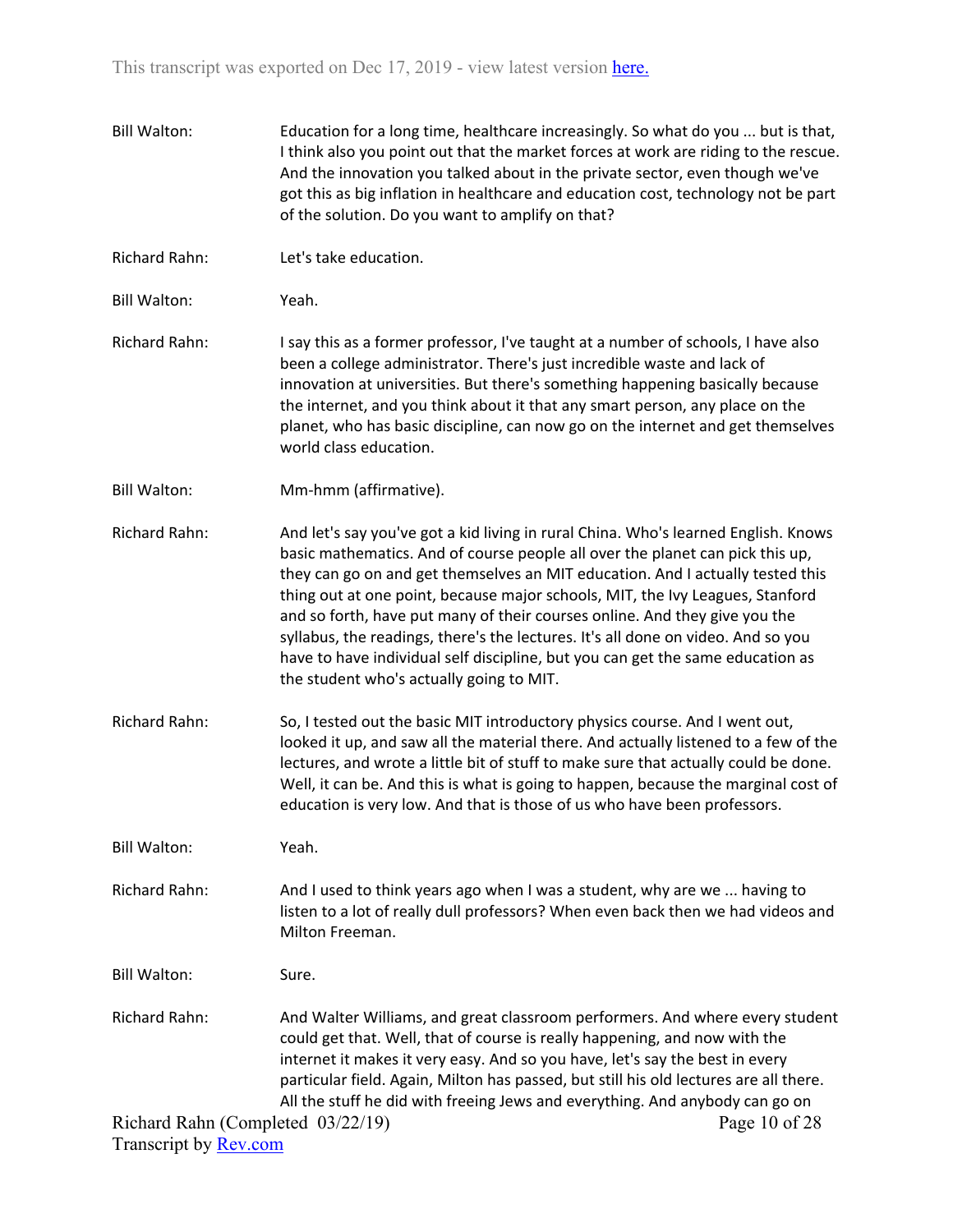|                      | and watch all this stuff. And all the great economists now, and physicists and<br>everything else, so everybody can listen to the very best.                                                                                                                                                                                                                                                                                                                                                  |
|----------------------|-----------------------------------------------------------------------------------------------------------------------------------------------------------------------------------------------------------------------------------------------------------------------------------------------------------------------------------------------------------------------------------------------------------------------------------------------------------------------------------------------|
| <b>Richard Rahn:</b> | They don't have to listen to third year teaching assistant any longer, who really<br>doesn't know his stuff in a very [crosstalk 00:26:12].                                                                                                                                                                                                                                                                                                                                                   |
| <b>Bill Walton:</b>  | What we've got to do though is we've got to get people to look past what Brian<br>Caplin calls the signaling.                                                                                                                                                                                                                                                                                                                                                                                 |
| <b>Richard Rahn:</b> | Yeah.                                                                                                                                                                                                                                                                                                                                                                                                                                                                                         |
| <b>Bill Walton:</b>  | Value of a diploma.                                                                                                                                                                                                                                                                                                                                                                                                                                                                           |
| Richard Rahn:        | Yeah.                                                                                                                                                                                                                                                                                                                                                                                                                                                                                         |
| <b>Bill Walton:</b>  | If you've got a diploma from Harvard, that's supposed to be this.                                                                                                                                                                                                                                                                                                                                                                                                                             |
| <b>Richard Rahn:</b> | But see, all this is now increasingly people are realizing this is nonsense.                                                                                                                                                                                                                                                                                                                                                                                                                  |
| <b>Bill Walton:</b>  | Well, when I ran Allied Capital, that was one of  I don't want to say it was<br>controversial, but people were surprised I'd rather hire somebody from<br>Michigan State who had an engineering degree, who kind of did really well in<br>that environment as opposed to somebody who necessarily went to Yale and<br>had a degree in something studies, because the university label didn't mean as<br>much as what the kid could actually do.                                               |
| Richard Rahn:        | Yeah. I have an Ivy League PhD from Columbia. Well, when I was going to school<br>I was also teaching at Poly Tech University of New York.                                                                                                                                                                                                                                                                                                                                                    |
| <b>Bill Walton:</b>  | Yeah.                                                                                                                                                                                                                                                                                                                                                                                                                                                                                         |
| <b>Richard Rahn:</b> | And the people who went to Poly were usually very smart, first generation<br>Americans.                                                                                                                                                                                                                                                                                                                                                                                                       |
| <b>Bill Walton:</b>  | Yeah.                                                                                                                                                                                                                                                                                                                                                                                                                                                                                         |
| <b>Richard Rahn:</b> | Italian and Jewish kids from Eastern Europe or South America. These kids<br>worked really hard. They were very smart. And you want to hire those people.<br>So what's going to happen? Increasingly employers are going to do what you<br>did, and we find all over, they're going to hire, they're going to say, "Okay, this<br>student got a degree in mathematics or physics." Versus, well there was a young<br>woman I knew, I knew her parents well, and she had gone to Smith College. |
| <b>Bill Walton:</b>  | Sure.                                                                                                                                                                                                                                                                                                                                                                                                                                                                                         |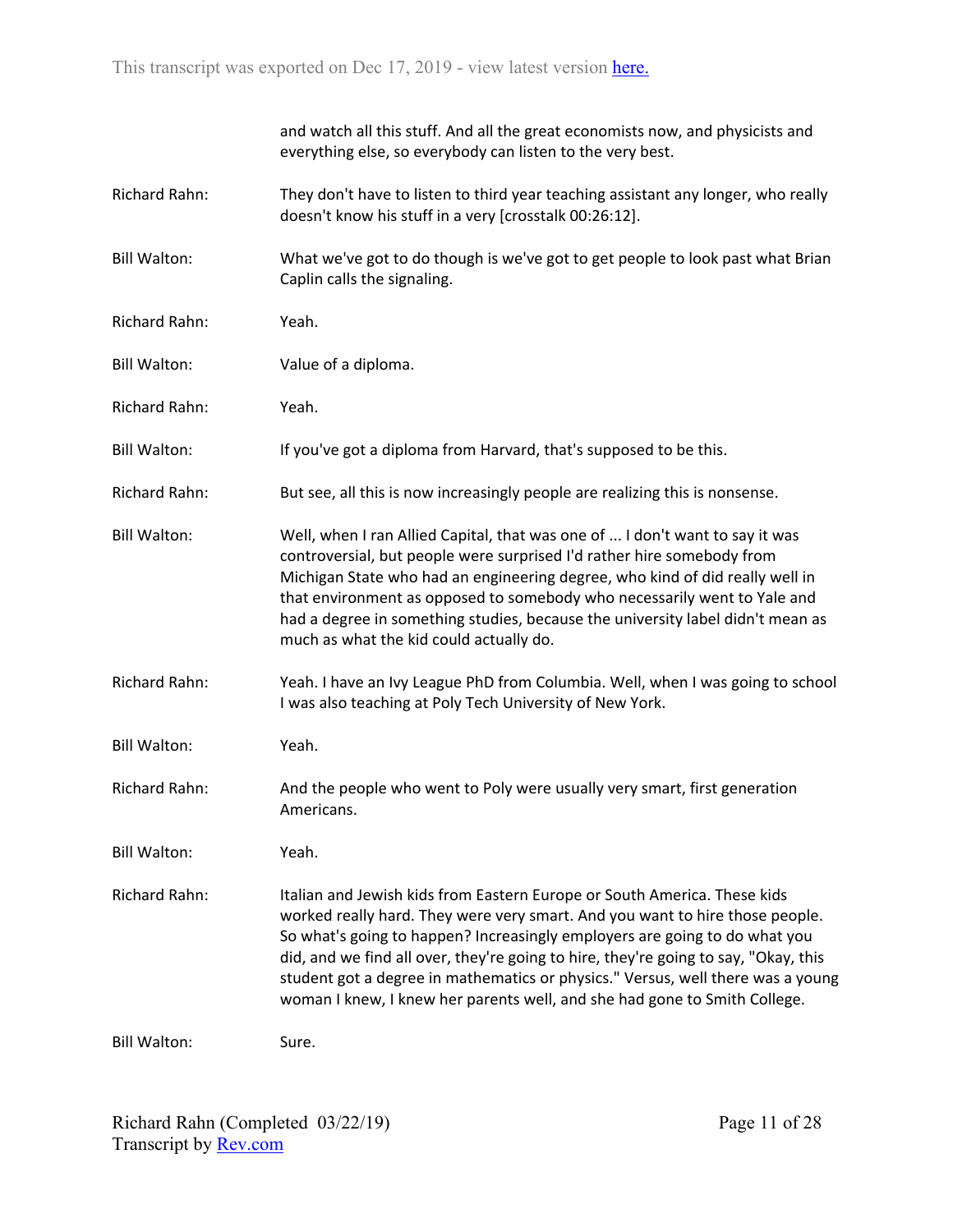- Richard Rahn: Which is an Ivy League Girls Colleges. But they're sisters. And she had studied sociology. And the whole thing was in Women's Studies and Gender Things, and it was all grievance.
- Bill Walton: Any major ending in Studies.

Richard Rahn: Yeah. And she was very smart, and she was a very nice lady, and I liked her a lot. But, I said to her, "I would never hire you, as smart as you are." And she said, "What?" I said, "Look at your degree." I said, "If I hire you, your degree tells me you're going to sue me over something." You've actually, I would've hired you before you went to the university, but you have negative value added.

- Richard Rahn: And we're finding this-
- Bill Walton: I'm sure she received that just, she thought that was ... you have negative value.
- Richard Rahn: Oh, yeah.
- Bill Walton: Thanks, Richard.
- Richard Rahn: She was appalled that I said this to her.
- Bill Walton: Okay.

Richard Rahn: But the thing was absolutely true, and they're increasingly waking up to it, because I think her and many of her classmates, you know, they have jobs, poorly paid jobs working for nonprofits. And fortunately their parents are well off, so they won't starve. But they're not ... you know, the kid who went off and majored in physics and mathematics 10 years later is making six figures, and the one's who majored in sociology from a leading school are still making low five figures.

Bill Walton: Sure. Well, you and I have done this repeatedly over the years. We've wondered off topic, discussing something even ever more interesting. Let's go back to money a bit and inflation, because I also want to get to your idea about the currency backed by a commodity called aluminum. But let's tie this up. We've got about a minute left in this segment. And then I think this might be time to say we're going to be continuing with a bonus segment after we wrap up the show. Where Richard is going to be talking about his idea for money backed by aluminum, and it's a form of crypto currency, and it's an extremely interesting new concept. And it gets us out of some of the monetary traps that the Fed and the other Central banks have gotten us in to.

Bill Walton: It also puts a free market element into money, which we all think we need. And the government should not have a monopoly on printing it. The ... but circling back to the topic we were on education, we're optimistic because we have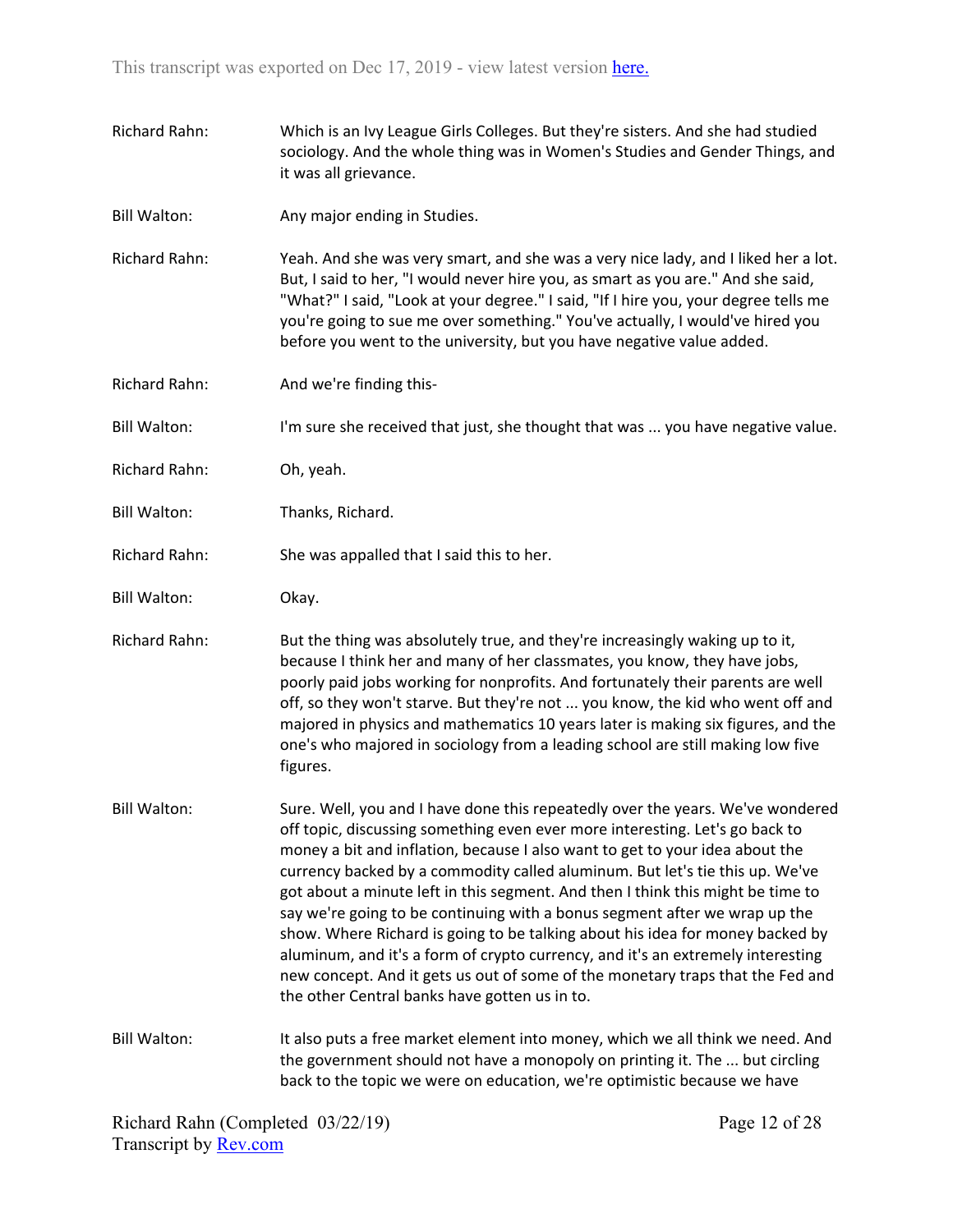|                     | technology that can educate people, and you don't have to sit in class at<br>Harvard.                                                                                                                                                                                                                   |
|---------------------|---------------------------------------------------------------------------------------------------------------------------------------------------------------------------------------------------------------------------------------------------------------------------------------------------------|
| Richard Rahn:       | That transitions are all painful, but employers 20 years from now, they're going<br>to look at what you know.                                                                                                                                                                                           |
| <b>Bill Walton:</b> | So there's reasons for optimism.                                                                                                                                                                                                                                                                        |
| Richard Rahn:       | I'm very optimistic about the long run.                                                                                                                                                                                                                                                                 |
| <b>Bill Walton:</b> | Yeah, so am I.                                                                                                                                                                                                                                                                                          |
| Richard Rahn:       | Yeah, because people are going to come up with  companies will just test<br>people afterwards, after college, and say, "What do you actually know?" And<br>then people will be hired on that basis. Not where they went, or where they got<br>admitted to.                                              |
| <b>Bill Walton:</b> | What a concept. We're going to hire you based on what you actually know.                                                                                                                                                                                                                                |
| Richard Rahn:       | Yeah.                                                                                                                                                                                                                                                                                                   |
| <b>Bill Walton:</b> | Okay. Well, that'll be the last words for this segment. I hope you'll, if you like the<br>show, I hope you'll sign up on iTunes, or YouTube, or any of the other major<br>podcast channels. Richard, one of the most accomplished economists in<br>America, where can we find you? Your website, email? |
| Richard Rahn:       | Well actually there's  I do a weekly syndicated column in the Washington<br>Times, it's the lead paper here in Washington.                                                                                                                                                                              |
| <b>Bill Walton:</b> | Mm-hmm (affirmative).                                                                                                                                                                                                                                                                                   |
| Richard Rahn:       | I think you just type in my name and all kinds of stuff pops up. And the Institute<br>for Global Economic Growth dot org.                                                                                                                                                                               |
| <b>Bill Walton:</b> | I highly recommend people read your column in the Washington Times. Every<br>week you've got something interesting.                                                                                                                                                                                     |
| Richard Rahn:       | I've been doing that for 20 years.                                                                                                                                                                                                                                                                      |
| <b>Bill Walton:</b> | Yeah.                                                                                                                                                                                                                                                                                                   |
| Richard Rahn:       | And that sort of picks up my thoughts of the week, or whatever.                                                                                                                                                                                                                                         |
| <b>Bill Walton:</b> | Well, let's pick up your thoughts some more. We're going to be right back with a<br>bonus segment in which we're going to get in to a new type of currency, and                                                                                                                                         |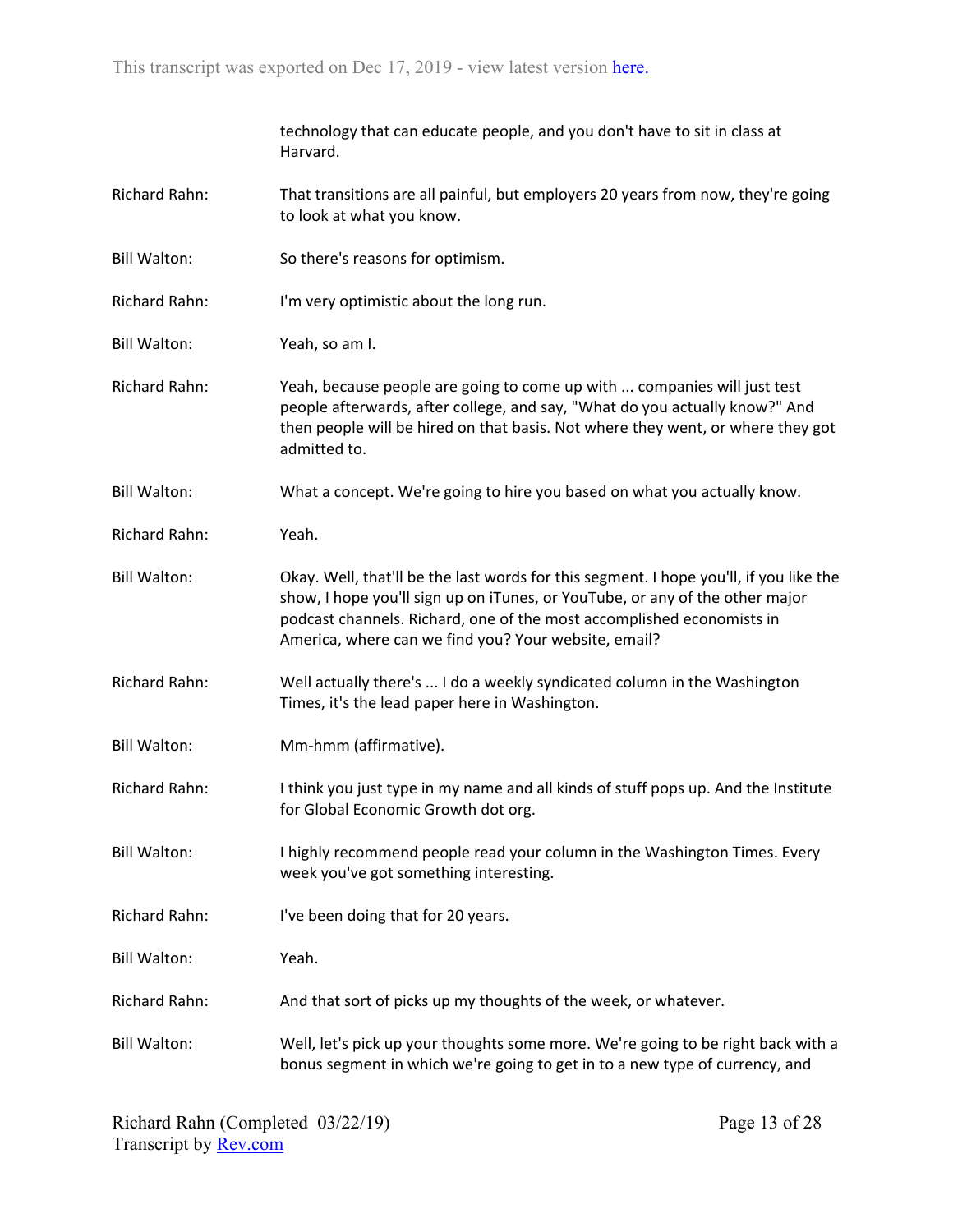|                     | reason for optimism there. So, thanks for joining, and we'll be talking with you<br>in just a couple of minutes. |
|---------------------|------------------------------------------------------------------------------------------------------------------|
| Kenny:              | Good. Excellent. All right, so do you want to keep rolling, or do you need a<br>break?                           |
| <b>Bill Walton:</b> | I can use some more water.                                                                                       |
| Speaker 4:          | Okay.                                                                                                            |
| <b>Bill Walton:</b> | And the other thing is, is the teleprompter I couldn't get it out. Did you shut it<br>down?                      |
| Kenny:              | I shut it down manually.                                                                                         |
| <b>Bill Walton:</b> | Okay. Because I tried, it didn't scroll up far enough.                                                           |
| Kenny:              | Yeah, no, it's okay.                                                                                             |
| <b>Bill Walton:</b> | That was good. That was good. You've got a big brain. You're interesting. Are we<br>good to go?                  |
| Kenny:              | Not yet.                                                                                                         |
| <b>Bill Walton:</b> | No? Okay.                                                                                                        |
| Kenny:              | I'm going to sync the cameras. Bill Walton Show, March 21 bonus.                                                 |
| <b>Bill Walton:</b> | Welcome.                                                                                                         |
| Kenny:              | No, no, no, sorry. I didn't say go. I'm the Director. Wait a minute [crosstalk<br>$00:33:23$ ].                  |
| <b>Bill Walton:</b> | But, I'm the CEO.                                                                                                |
| Kenny:              | No prompter on this, right?                                                                                      |
| <b>Bill Walton:</b> | No prompter. No, no, no.                                                                                         |
| Kenny:              | We're still waiting.                                                                                             |
| <b>Bill Walton:</b> | Wait for Kenny. Okay. All right. You're in charge, Kenny. I can handle that.<br>[crosstalk 00:33:33].            |
| Richard Rahn:       | When I was doing those films in Europe.                                                                          |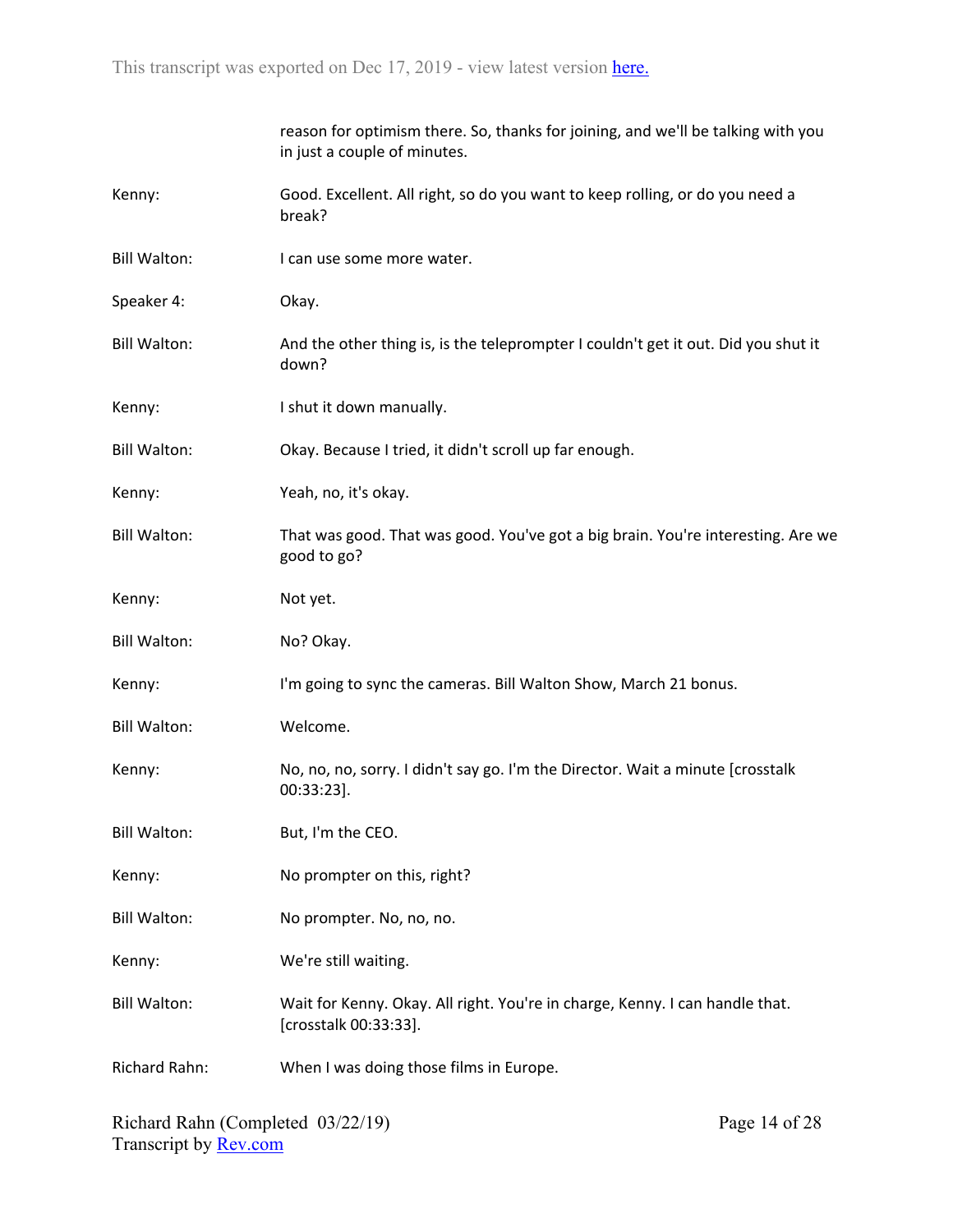Bill Walton: Yeah, you've been through all this. Yeah.

Richard Rahn: And you sit there and I guess there's a saying, [inaudible 00:33:44] no you're not.

Bill Walton: No you're not, yeah. You're paying for it. I was in a ... I financed a movie, in part, I was a little piece of it. But I was kind of a, I pinched above my weight. I got invited onto the set and all that stuff. And we were shooting in Monte Carlo. And we were breaking for lunch every day. And we were shooting at the estate or the house that Eileen Gray, the Irish designer had. It was right next to Kabuzia's place. Kabuzia was obsessed with her. Anyway, we're shooting in her house. It's kind of a wreck. But we break every day to this lunch. With muscles, and french fries, and all the pate's and everything like that. [inaudible 00:34:30]. Isn't this lunch great? And I'm thinking, yeah, I'm paying for it.

Richard Rahn: Yeah. Yeah. It's a wonder what you can do with other people's money, isn't it?

Bill Walton: It is. And they were happy. They were happy, and I lost all my money. Oh, well. Kenny's made a movie too. So we've all been making movies. Okay, can I get going?

Kenny: We're totally ready to go, but I'm getting a warning here. Hang on.

Bill Walton: Okay.

Richard Rahn: It's going to explode in 30 seconds.

Bill Walton: Okay. Yeah, the movie business, I might get back into it, but with other people's money. I need more of an investment banker.

Richard Rahn: I never [crosstalk 00:35:13]. I couldn't do anything like that. But I wanted to just tell these stories of the successful countries.

Bill Walton: Sure.

Richard Rahn: We did that. We got it on major ABC, CBS, NBC and Fox stations. 42 stations. We had more than six million viewers on major broadcasts. And now they're of course all over the internet. So, I accomplished my goal there.

Bill Walton: So do you want to do any more movies? TV?

Richard Rahn: Afterwards I'll tell you about one thing, I want to pick your brain on, because I've been filming all these things for people who worked on economic transitions around the world with me.

Bill Walton: Sure.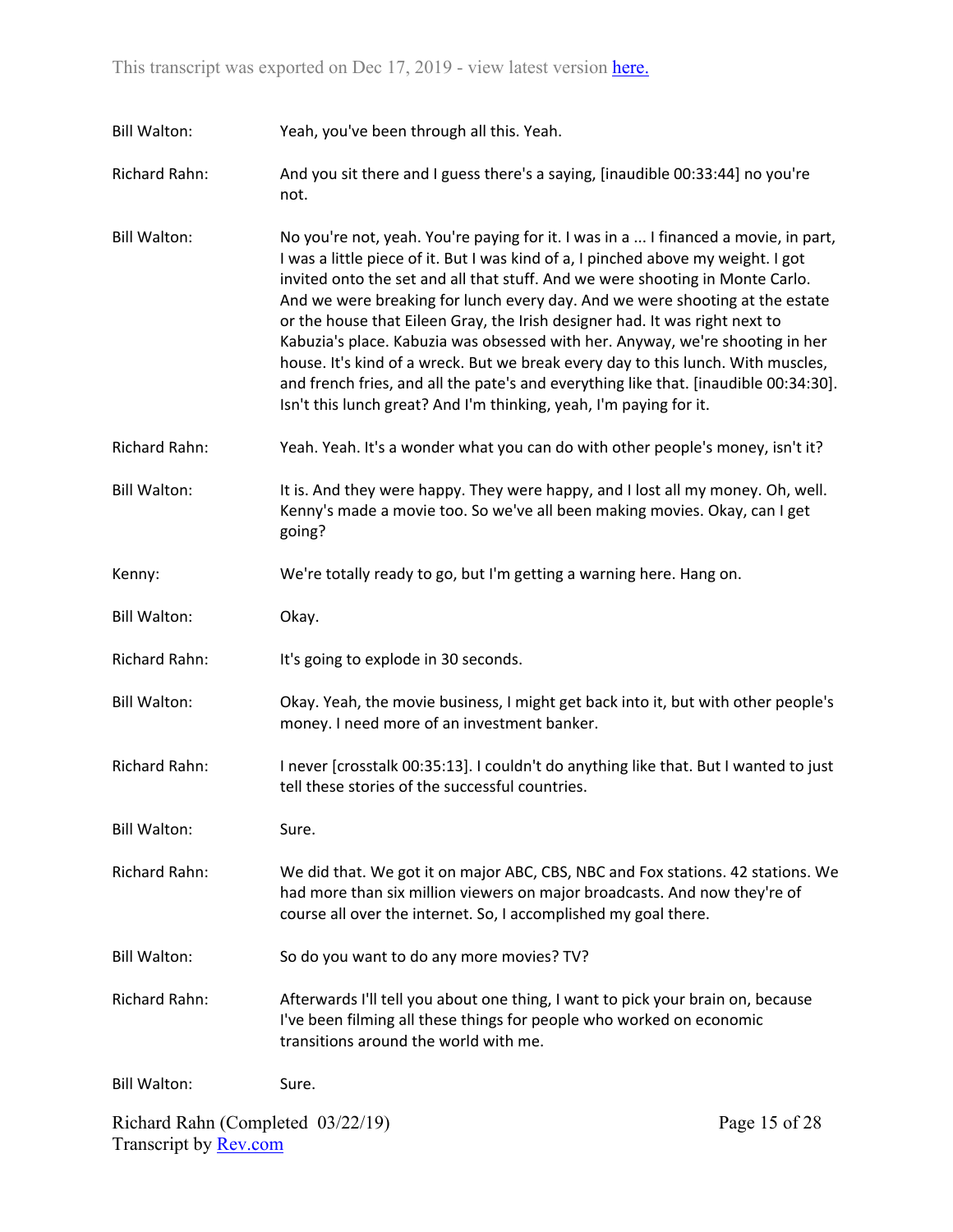| Richard Rahn:        | I just wanted to get it on tape before they died.                                                                                                                                                                                                                                                                                                                                                                                                                                                                                                                                                                                                                                                                                                                                                                                                 |
|----------------------|---------------------------------------------------------------------------------------------------------------------------------------------------------------------------------------------------------------------------------------------------------------------------------------------------------------------------------------------------------------------------------------------------------------------------------------------------------------------------------------------------------------------------------------------------------------------------------------------------------------------------------------------------------------------------------------------------------------------------------------------------------------------------------------------------------------------------------------------------|
| <b>Bill Walton:</b>  | Yeah.                                                                                                                                                                                                                                                                                                                                                                                                                                                                                                                                                                                                                                                                                                                                                                                                                                             |
| Richard Rahn:        | And I'm trying to figure out how we might fashion it into a documentary. But, I<br>did this backwards, because I had, well the Bulgarian Transition Team, half the<br>people died. And I thought, I've got to get the rest down before they're gone,<br>and their memories are gone. And so I've got all these rolls of tapes.                                                                                                                                                                                                                                                                                                                                                                                                                                                                                                                    |
| <b>Bill Walton:</b>  | Where are they, in Bulgaria?                                                                                                                                                                                                                                                                                                                                                                                                                                                                                                                                                                                                                                                                                                                                                                                                                      |
| Richard Rahn:        | No, they're here.                                                                                                                                                                                                                                                                                                                                                                                                                                                                                                                                                                                                                                                                                                                                                                                                                                 |
| <b>Bill Walton:</b>  | You've already shot the tapes?                                                                                                                                                                                                                                                                                                                                                                                                                                                                                                                                                                                                                                                                                                                                                                                                                    |
| Richard Rahn:        | Yeah.                                                                                                                                                                                                                                                                                                                                                                                                                                                                                                                                                                                                                                                                                                                                                                                                                                             |
| <b>Bill Walton:</b>  | Okay.                                                                                                                                                                                                                                                                                                                                                                                                                                                                                                                                                                                                                                                                                                                                                                                                                                             |
| <b>Richard Rahn:</b> | We've done that. We did this starting this past summer. And I just have sort of<br>finished that up.                                                                                                                                                                                                                                                                                                                                                                                                                                                                                                                                                                                                                                                                                                                                              |
| <b>Bill Walton:</b>  | Kenny's a good editor.                                                                                                                                                                                                                                                                                                                                                                                                                                                                                                                                                                                                                                                                                                                                                                                                                            |
| Richard Rahn:        | Well, I've got to talk about how we turn it into a real movie.                                                                                                                                                                                                                                                                                                                                                                                                                                                                                                                                                                                                                                                                                                                                                                                    |
| <b>Bill Walton:</b>  | We had a real movie, Jerry Lewis, I don't know if you saw the poster. I produced,<br>help produce Jerry Lewis' last movie. And it was directed by this young guy who<br>had written the screen play. It was based on his grandfather, and it was a really<br>piece of pretty Hallmark Card soft stuff. And it was  and we ended up with<br>this, and we were thinking, gee, and then we discovered that we had interviews<br>of Jerry Lewis on the set. And he was talking about his career, he was talking<br>about the movie, he was talking about his family. And it was just great. And so<br>we said, "We're in heaven. We're going to take these interviews, we're going to<br>cut them into the story. The story will go on for five or seven minutes and then<br>cut to the interview with Jerry to kind of comment on what's happening." |
| <b>Bill Walton:</b>  | And that'll make the story move along more quickly. It'll seem less sentimental,<br>because he's not sentimental.                                                                                                                                                                                                                                                                                                                                                                                                                                                                                                                                                                                                                                                                                                                                 |
| <b>Richard Rahn:</b> | Yeah.                                                                                                                                                                                                                                                                                                                                                                                                                                                                                                                                                                                                                                                                                                                                                                                                                                             |
| <b>Bill Walton:</b>  | We had a great movie. And that's what I learned about final cut, which I didn't<br>have. And so another director, a producer came in and said, "No, no, no. We've<br>got to have the original sweet story." And so what we've got on Netflix now is a<br>really sweet story that nobody's watching.                                                                                                                                                                                                                                                                                                                                                                                                                                                                                                                                               |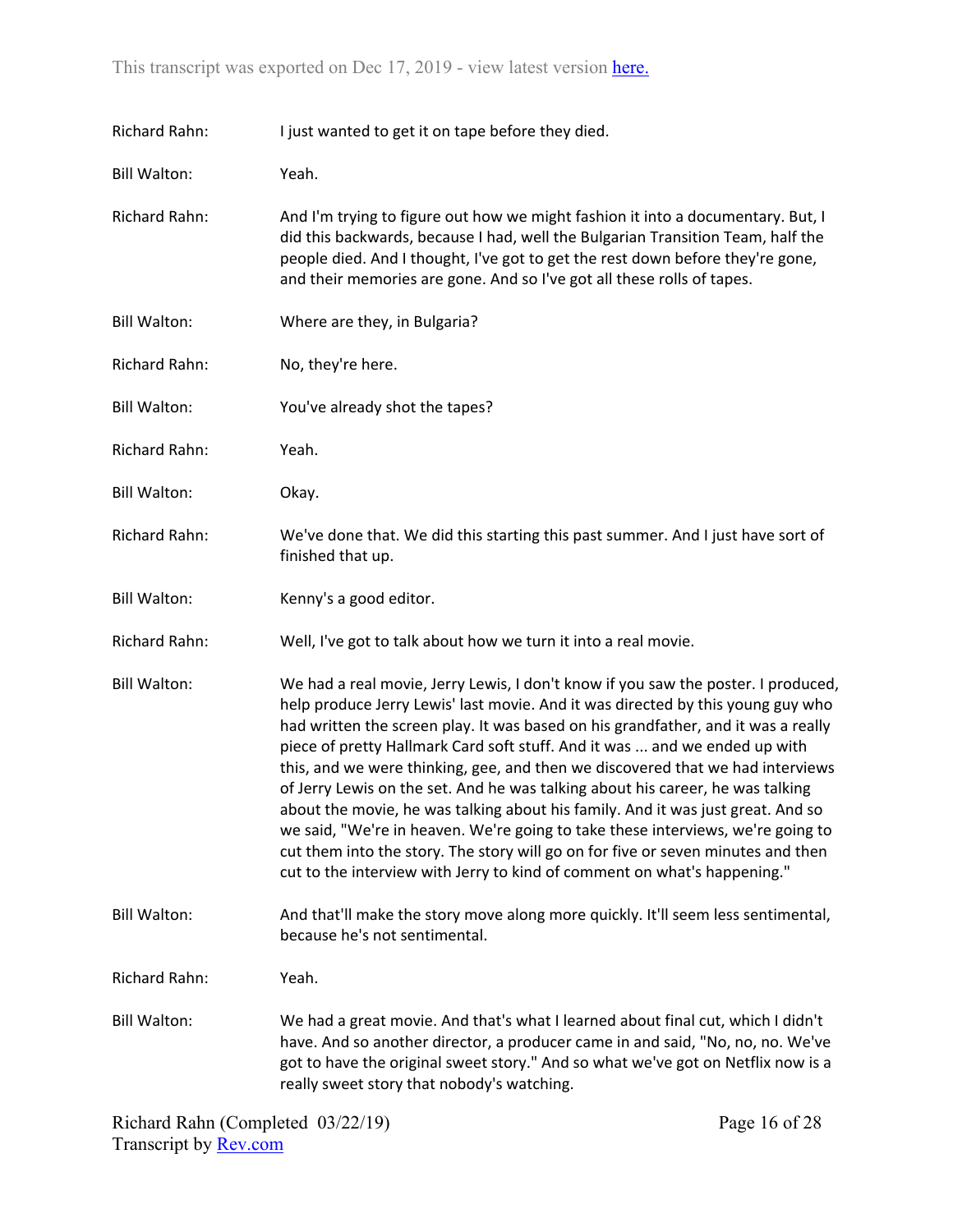| Richard Rahn:       | Right.                                                                                                                                                                                                                                                                                                                                                                                                                                                                                                                                                                                                                                                        |
|---------------------|---------------------------------------------------------------------------------------------------------------------------------------------------------------------------------------------------------------------------------------------------------------------------------------------------------------------------------------------------------------------------------------------------------------------------------------------------------------------------------------------------------------------------------------------------------------------------------------------------------------------------------------------------------------|
| <b>Bill Walton:</b> | But if we'd had the interviews with Jerry, I think we would've had a real hit.                                                                                                                                                                                                                                                                                                                                                                                                                                                                                                                                                                                |
| Richard Rahn:       | So, I just  because I was by accident in a unique time, in a unique way.                                                                                                                                                                                                                                                                                                                                                                                                                                                                                                                                                                                      |
| <b>Bill Walton:</b> | Are we filming?                                                                                                                                                                                                                                                                                                                                                                                                                                                                                                                                                                                                                                               |
| Kenny:              | We're rolling.                                                                                                                                                                                                                                                                                                                                                                                                                                                                                                                                                                                                                                                |
| <b>Bill Walton:</b> | So, we might even use some of this, who knows. Let's go.                                                                                                                                                                                                                                                                                                                                                                                                                                                                                                                                                                                                      |
| Kenny:              | Well, we don't have any kind of-                                                                                                                                                                                                                                                                                                                                                                                                                                                                                                                                                                                                                              |
| <b>Bill Walton:</b> | Hook? All right.                                                                                                                                                                                                                                                                                                                                                                                                                                                                                                                                                                                                                                              |
| Kenny:              | Yeah.                                                                                                                                                                                                                                                                                                                                                                                                                                                                                                                                                                                                                                                         |
| Richard Rahn:       | But just basically I had run the Bulgarian Transition team and worked in Eastern-                                                                                                                                                                                                                                                                                                                                                                                                                                                                                                                                                                             |
| <b>Bill Walton:</b> | Transition from what? From Communism to freedom?                                                                                                                                                                                                                                                                                                                                                                                                                                                                                                                                                                                                              |
| Richard Rahn:       | Yeah.                                                                                                                                                                                                                                                                                                                                                                                                                                                                                                                                                                                                                                                         |
| <b>Bill Walton:</b> | Okay.                                                                                                                                                                                                                                                                                                                                                                                                                                                                                                                                                                                                                                                         |
| Richard Rahn:       | This is 1990.                                                                                                                                                                                                                                                                                                                                                                                                                                                                                                                                                                                                                                                 |
| <b>Bill Walton:</b> | Yeah.                                                                                                                                                                                                                                                                                                                                                                                                                                                                                                                                                                                                                                                         |
| Richard Rahn:       | When all these places collapsed, and I was the economic advisor to Gaider when<br>he was the first non-communist Prime Minister. Well, we had teams, and I put<br>together these teams to work in these countries. And the question is how do<br>you rebuild the economy? What do you do? They have a total economic<br>collapse, like Venezuela like we talked about.                                                                                                                                                                                                                                                                                        |
| <b>Bill Walton:</b> | Sure. Yeah.                                                                                                                                                                                                                                                                                                                                                                                                                                                                                                                                                                                                                                                   |
| Richard Rahn:       | And I brought in some really smart economists, and business people, and<br>lawyers, and other specialists. And all what we did, like with the Venezuela<br>thing, what do you do? Well, we already have a history of what worked and<br>what didn't. And so I had been thinking about it for a long time in the most, all<br>these people were dying, who had this historical record. So I thought, I've got to<br>hurry up and just get everybody's on tape. So I went around the country and<br>interviewed key people who had been a part of our teams. And I would ask<br>them, each one I did was a conversation like this. Said, "Okay, how did you get |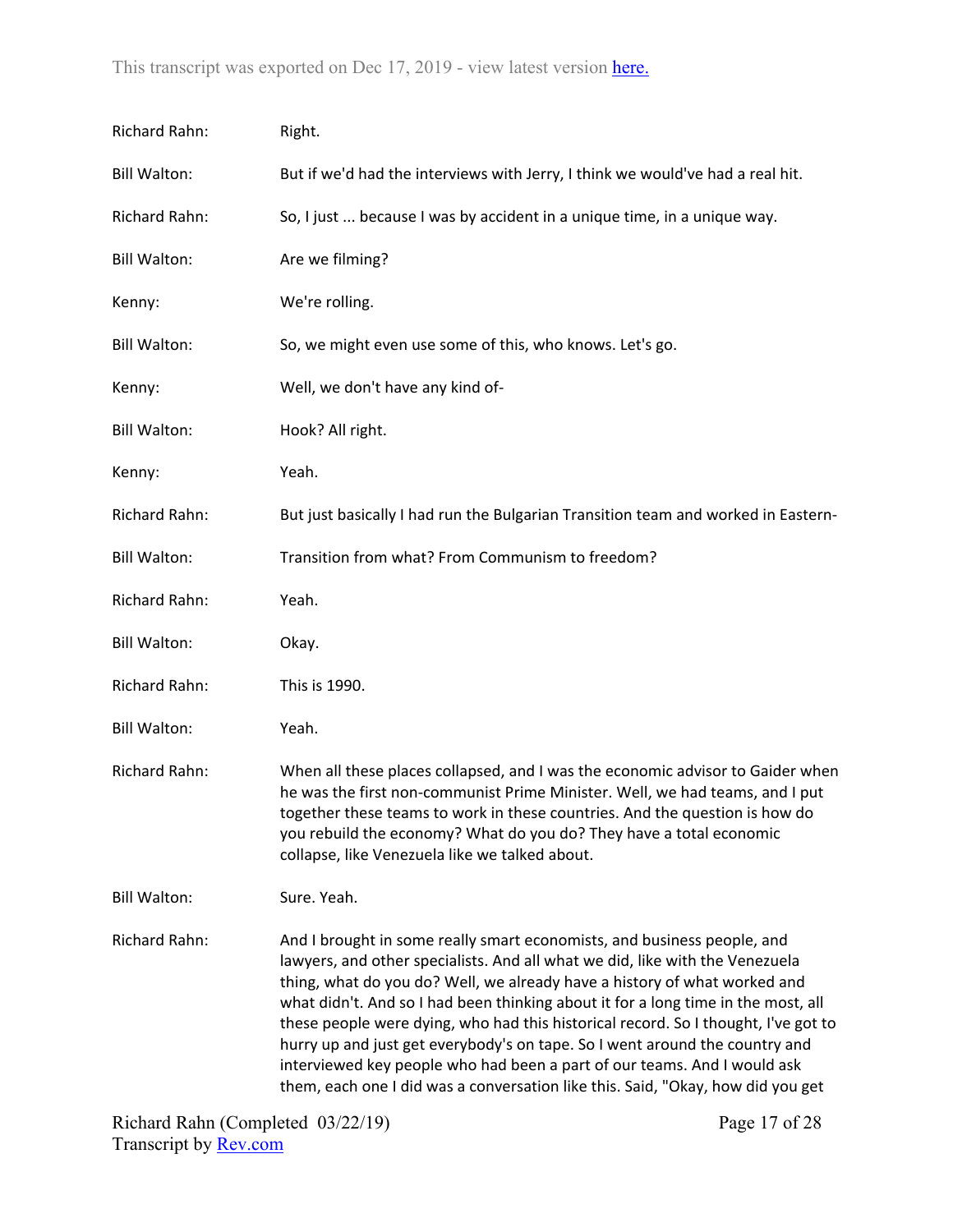|                      | there?" All cases, because I brought them in. And what did you do? What did<br>you find? What were surprises? What lessons did you learn?                                                                                                                                                                                                                                                                                                                                                                                                                                   |
|----------------------|-----------------------------------------------------------------------------------------------------------------------------------------------------------------------------------------------------------------------------------------------------------------------------------------------------------------------------------------------------------------------------------------------------------------------------------------------------------------------------------------------------------------------------------------------------------------------------|
| Richard Rahn:        | So we have all of these raw tapes. And I have no idea how we're going to turn<br>this in, but I noticed on News Max they still have all the old Hitler Films. So, I<br>figured at some point these will become useful.                                                                                                                                                                                                                                                                                                                                                      |
| <b>Bill Walton:</b>  | Yeah.                                                                                                                                                                                                                                                                                                                                                                                                                                                                                                                                                                       |
| <b>Richard Rahn:</b> | And how to make it useful, I don't know yet. But at least I've got the historical<br>record down before all of these people died.                                                                                                                                                                                                                                                                                                                                                                                                                                           |
| <b>Bill Walton:</b>  | Get a YouTube channel going.                                                                                                                                                                                                                                                                                                                                                                                                                                                                                                                                                |
| <b>Richard Rahn:</b> | Yeah. And I can do, I actually can do a lot more in Eastern Europe, because a lot<br>of the people are still alive there. And I've thought about doing that. I mean, I<br>have fun doing all of this out of my own pocket at this point, but I just want to<br>get the record down, because I felt it was important.                                                                                                                                                                                                                                                        |
| Kenny:               | I'd be happy to chat with you.                                                                                                                                                                                                                                                                                                                                                                                                                                                                                                                                              |
| <b>Richard Rahn:</b> | Yeah.                                                                                                                                                                                                                                                                                                                                                                                                                                                                                                                                                                       |
| <b>Bill Walton:</b>  | Good. Okay, well-                                                                                                                                                                                                                                                                                                                                                                                                                                                                                                                                                           |
| Kenny:               | Okay, hold on. Let's quiet down here. All right, set up.                                                                                                                                                                                                                                                                                                                                                                                                                                                                                                                    |
| <b>Bill Walton:</b>  | You're in charge.                                                                                                                                                                                                                                                                                                                                                                                                                                                                                                                                                           |
| Kenny:               | Okay. [crosstalk 00:40:39].                                                                                                                                                                                                                                                                                                                                                                                                                                                                                                                                                 |
| <b>Bill Walton:</b>  | Okay.                                                                                                                                                                                                                                                                                                                                                                                                                                                                                                                                                                       |
| Kenny:               | And Marine, are you ready to start the clock? And when you're ready.                                                                                                                                                                                                                                                                                                                                                                                                                                                                                                        |
| <b>Bill Walton:</b>  | Welcome, I'm here chatting with Richard Rahn, brilliant economist about one of<br>the pieces he wrote called The Future of Money. And it's how crypto currencies<br>with real backing will become the ultimate disruptive technology. Richard.                                                                                                                                                                                                                                                                                                                              |
| Richard Rahn:        | Well, I should go back for a little history. First off, what is money? We talk about<br>it all the time. And historically as economist we've put down what was store<br>value, medium of an exchange, and a unit of account. But there's no reason why<br>governments have to produce money. And you go back through history and<br>governments didn't produce money. The private sector produced money. But<br>we had gotten used to the fact over the last, actually it's only been about 150<br>years that governments have really had a monopoly on money. Well back in |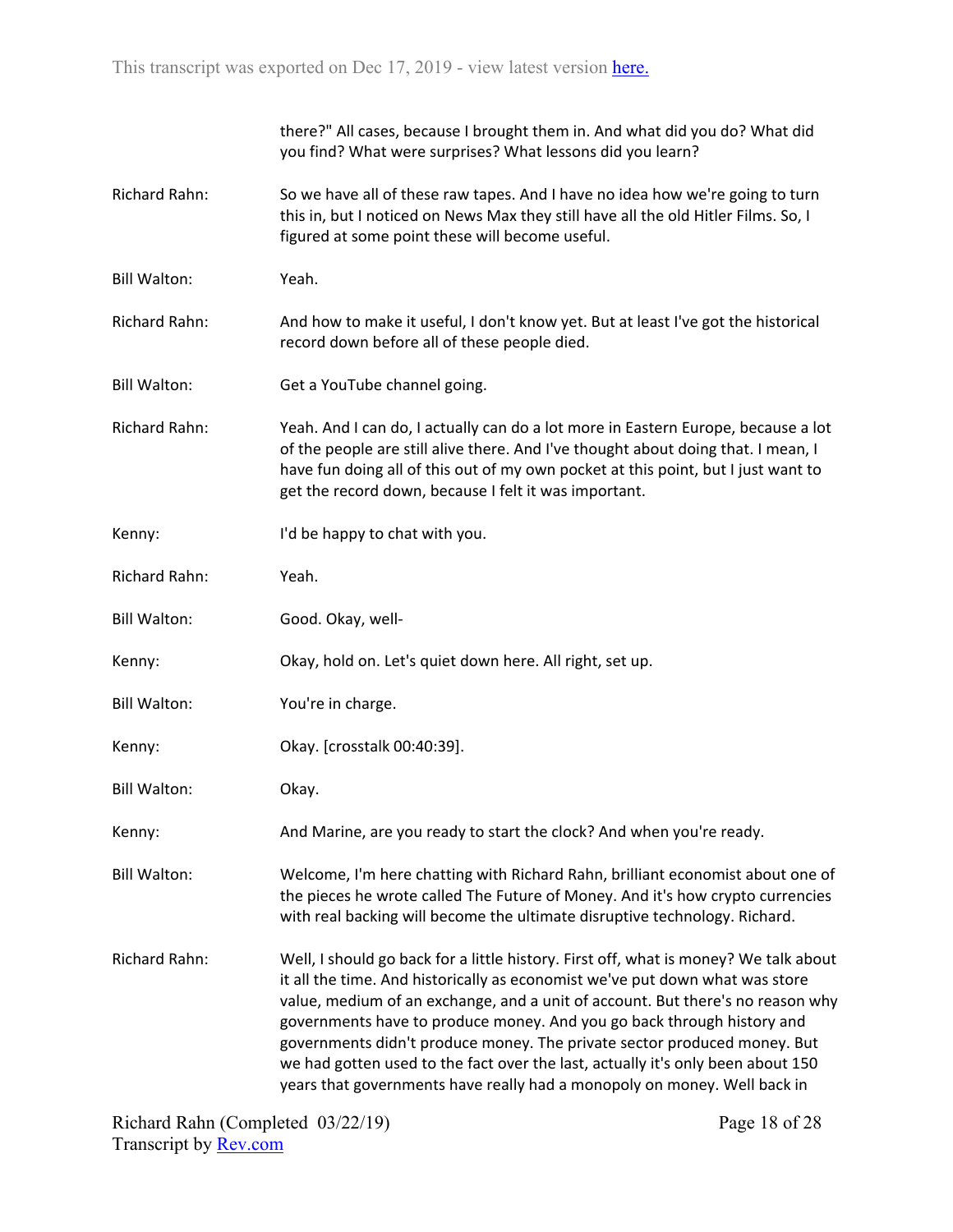1976, to me the greatest economist of the 20th century, F.A. Hayek, wrote a wonderful book called, Denationalization of Money. And at the time I read this thing, and it knocked off my socks, because it got basically to the essence of the thing.

Richard Rahn: And at that point I was a young economist. I was also advising one of the commodity exchanges. And I saw a huge potential here. And unfortunately I was lucky and a few years later I got to know Hayek, and knew him for the last 10 years of his life. He died in 1992. Anyway, he had laid out the arguments of how you could have private currencies. And he thought they would probably have commodity backing. And people have been searching for the idea of private money outside the control of government, and that's the whole movement behind crypto currencies and Bitcoin.

Bill Walton: Yeah.

Richard Rahn: And so with Bitcoin the great innovation there was not the idea of the crypto currency, it was the blockchain. And the blockchain solves what we call the double spinning problem. Now, I have been on the board of the Central Bank and have overseen a currency board, and a currency board is ... it's basically you find them, well, a lot of places in the Caribbean, Eastern Europe, and it's basically where the government holds other countries currencies and gold, which is the backup for the currency.

Richard Rahn: And so basically I knew how the mechanics of all this worked. And we have with any currency, if you pull out a dollar bill, you'll notice there's a few little watermarks and things. You pull out a hundred dollar bill and you look at it carefully. And you're going to see amazing things in a hundred dollar bill. They'll be little threads, and it'll be things written on the threads, and what we think are watermarks are all put in the cotton fabric. Currency is made out of cotton, not paper. And these things are quite elaborate. And so you spend more per dollar depending on the denomination, you might only spend five cents if you're trying protections for a dollar bill, or for a hundred dollar bill, maybe 20 or 30 cents.

Bill Walton: So what you're saying is that the hundred dollar bill has more value, so they spend more money making the hundred dollar bill.

Richard Rahn: Precisely.

Bill Walton: To protect it from being counterfeited.

Richard Rahn: Yeah.

Bill Walton: Because counterfeiting dollar bills doesn't, you know, that's a lot of counterfeiting.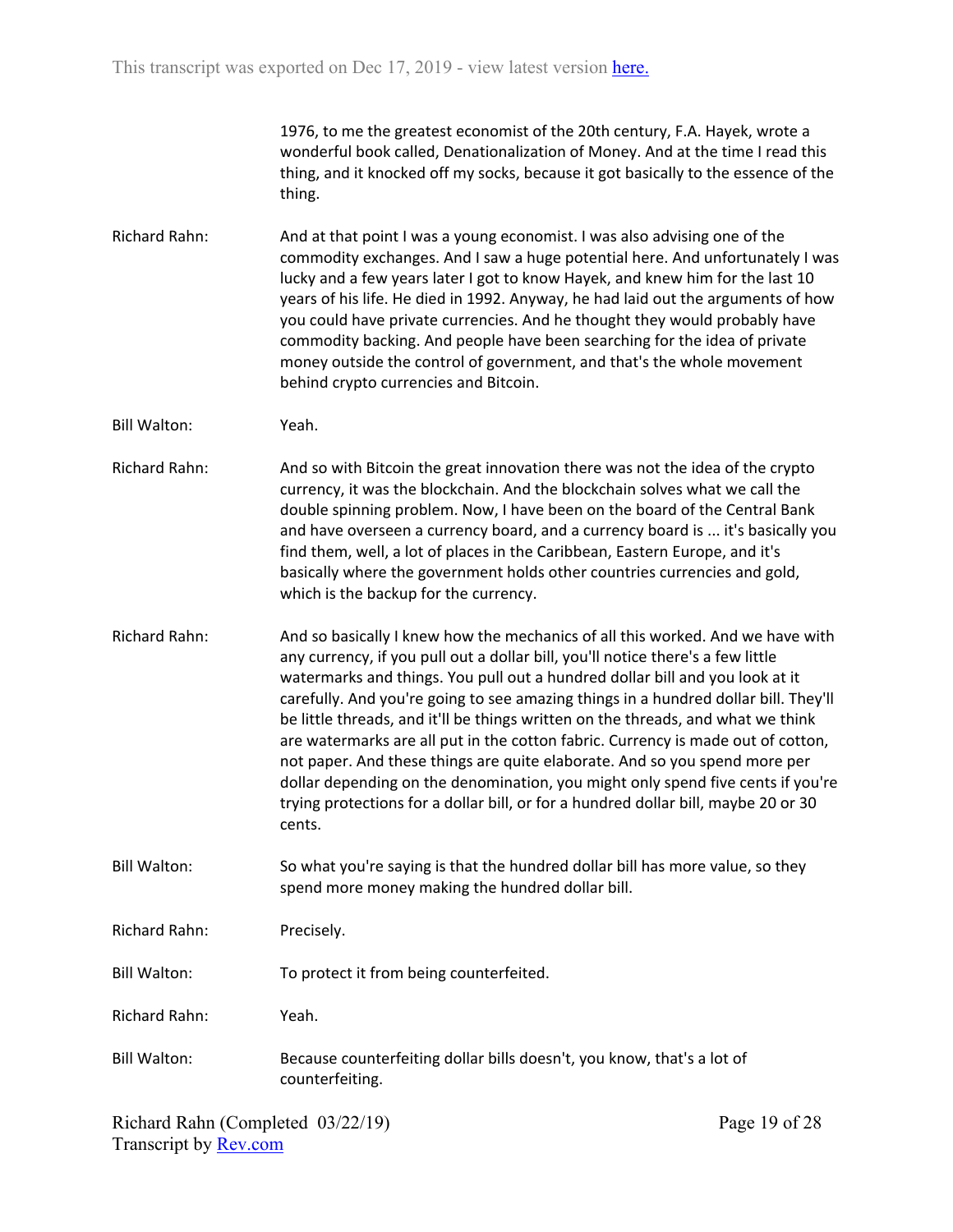| Richard Rahn:       | Constantly, there's a war between a counterfeiter and a bank note printer.                                                                                                                                                                                   |
|---------------------|--------------------------------------------------------------------------------------------------------------------------------------------------------------------------------------------------------------------------------------------------------------|
| <b>Bill Walton:</b> | Yeah.                                                                                                                                                                                                                                                        |
| Richard Rahn:       | And they constantly get better and better on both sides. Well, with a digital<br>currency, as we've gone into the digital world, you have the same problem of<br>how to prevent counterfeiting. And the blockchain is the way you prevent<br>counterfeiting. |
| <b>Bill Walton:</b> | For those of you who don't understand blockchain, and that's most of the world,<br>what is blockchain?                                                                                                                                                       |
| Richard Rahn:       | If I knew one simple sentence to explain it, I would. And I can't.                                                                                                                                                                                           |
| <b>Bill Walton:</b> | Okay. That's why none of us understand.                                                                                                                                                                                                                      |
| Richard Rahn:       | It's basically a method for tracing each transaction, but you can do it in  in a<br>totally transparent way, which is also anonymous, so you don't know who.                                                                                                 |
| <b>Bill Walton:</b> | And isn't it kind of like a virtual spreadsheet where you're keeping track of the<br>of everybody's entries? And so it's all in one place?                                                                                                                   |
| Richard Rahn:       | Well blockchain, the ideal for things like recording land titles.                                                                                                                                                                                            |
| <b>Bill Walton:</b> | Okay.                                                                                                                                                                                                                                                        |
| Richard Rahn:       | And you go back to the title of let's see  we're here in Maryland today. This<br>was from a land grant from probably King Charles the Second to Lord Voldemort<br>or whoever.                                                                                |
| <b>Bill Walton:</b> | Yeah.                                                                                                                                                                                                                                                        |
| Richard Rahn:       | And you probably trace your title back to that. Well, with a blockchain, you can<br>trace all this electronically, and there's no way to alter it. Once the record is<br>there, it's permanent, and you can trace it all back.                               |
| <b>Bill Walton:</b> | Okay.                                                                                                                                                                                                                                                        |
| Richard Rahn:       | But it gets into advanced mathematics. But the key thing, the problem has been<br>solved, and there's simpler ways of doing blockchains.                                                                                                                     |
| <b>Bill Walton:</b> | Okay. All right.                                                                                                                                                                                                                                             |
| Richard Rahn:       | So I'm saying, "We finally have the last solution." I had done a book back in 1999<br>called the end of money, and the struggle for financial privacy. Where I had laid                                                                                      |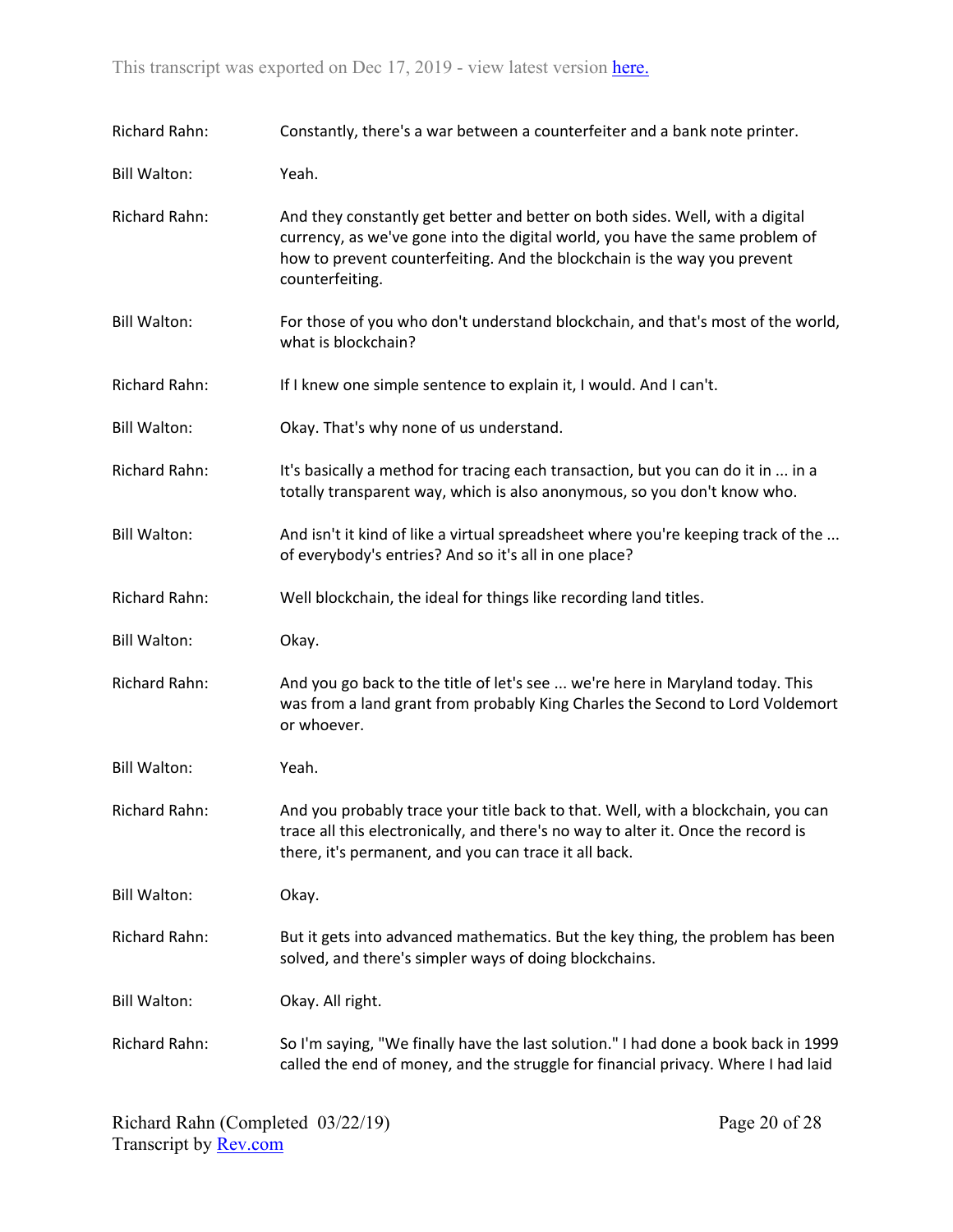|                      | out the case for basically the electronic digital money, but we still hadn't solved<br>the double spending problem.                                                                                                                                                                                                                                                                                                                                                                                          |
|----------------------|--------------------------------------------------------------------------------------------------------------------------------------------------------------------------------------------------------------------------------------------------------------------------------------------------------------------------------------------------------------------------------------------------------------------------------------------------------------------------------------------------------------|
| <b>Bill Walton:</b>  | And the double spending problem is?                                                                                                                                                                                                                                                                                                                                                                                                                                                                          |
| Richard Rahn:        | Is counterfeiting.                                                                                                                                                                                                                                                                                                                                                                                                                                                                                           |
| <b>Bill Walton:</b>  | Okay.                                                                                                                                                                                                                                                                                                                                                                                                                                                                                                        |
| <b>Richard Rahn:</b> | Yeah. See, if you have, it's easy enough to have a  let's say we issue the<br>Walton Bills.                                                                                                                                                                                                                                                                                                                                                                                                                  |
| <b>Bill Walton:</b>  | I like that.                                                                                                                                                                                                                                                                                                                                                                                                                                                                                                 |
| Richard Rahn:        | Yeah. Walton Money. And you have that in your computer.                                                                                                                                                                                                                                                                                                                                                                                                                                                      |
| <b>Bill Walton:</b>  | We need to talk.                                                                                                                                                                                                                                                                                                                                                                                                                                                                                             |
| Richard Rahn:        | Yeah, we have that in your computer. And you send it off to your friends.                                                                                                                                                                                                                                                                                                                                                                                                                                    |
| <b>Bill Walton:</b>  | Yeah.                                                                                                                                                                                                                                                                                                                                                                                                                                                                                                        |
| Richard Rahn:        | Well how do we keep other people from creating the Walton Money? Let's say<br>your Walton Money, you have something behind it. But how do we keep other<br>people from counterfeiting that?                                                                                                                                                                                                                                                                                                                  |
| <b>Bill Walton:</b>  | In my case it would be collateralized with terriers or something.                                                                                                                                                                                                                                                                                                                                                                                                                                            |
| Richard Rahn:        | Yeah.                                                                                                                                                                                                                                                                                                                                                                                                                                                                                                        |
| <b>Bill Walton:</b>  | Dogs.                                                                                                                                                                                                                                                                                                                                                                                                                                                                                                        |
| Richard Rahn:        | Whatever. You can collateralize it with anything. You can monetize anything                                                                                                                                                                                                                                                                                                                                                                                                                                  |
| <b>Bill Walton:</b>  | Yeah.                                                                                                                                                                                                                                                                                                                                                                                                                                                                                                        |
| Richard Rahn:        | But the blockchain solves that particular problem.                                                                                                                                                                                                                                                                                                                                                                                                                                                           |
| <b>Bill Walton:</b>  | Yeah.                                                                                                                                                                                                                                                                                                                                                                                                                                                                                                        |
| Richard Rahn:        | So any organization essentially could issue money. And governments are around<br>the world, Singapore and other places, are all experimenting with doing digital<br>money. Because it saves a lot of problems. And it's costly to print bills, and so<br>forth, and so on. We don't have time today to go through all of that. But, I have<br>been struggling ever since I wrote this book to try to figure out what the ideal<br>backing would be. And back when I was Chief Economist [inaudible 00:47:59] |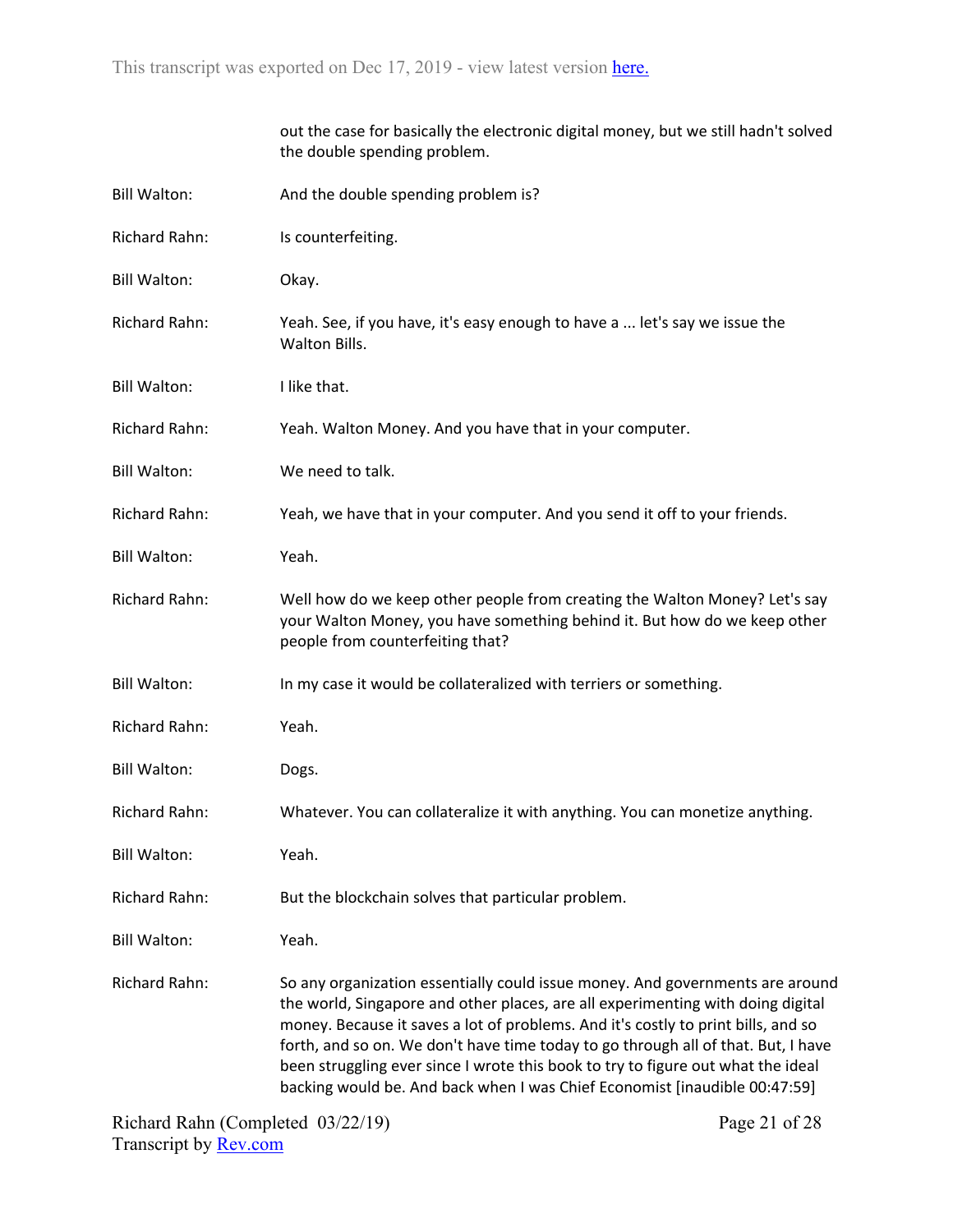we had computer power back then. And I ran a lot of regressions on various commodity baskets. Ultimately I decided it was no better backing than aluminum. Which people say, "Aluminum, you're crazy. Aluminum is very inexpensive." It's about a dollar a pound.

Richard Rahn: Well, the reason we use gold because we used to carry the gold around with us. And you're not going to carry a ton of aluminum with you, or even a pound of aluminum with you. But, with gold you could carry great value as small bits. But in the digital age you don't have to carry this around. And aluminum, like gold-

- Bill Walton: So gold had value as a currency because it was scarce, and it had great value-
- Richard Rahn: Scarcity, people think that's important.
- Bill Walton: Okay.

Richard Rahn: It's not. It is ... well, when I say scarce, it's got to have some price to it. But actually aluminum can be used for most anything. Substitutes for all kinds of plastics, wood, it's the most useful of all metals. It is seven percent of the earth's crust is made out of aluminum. And if you've got a claim to a large amount of aluminum, in many ways it's almost more useful than gold. But, like gold, you can recycle aluminum endlessly. And that's why with cans, you have aluminum can drives. In fact, that's probably the only thing that's worth recycling in your normal garbage, because the cost of primary aluminum is primarily energy ... it's called electrolytic process to take the raw materials balk side and aluminum, and turn it into the metal.

- Richard Rahn: But to remelt it, to take aluminum cans and turn it into aluminum is very inexpensive. It only uses five percent of the energy that the primary does. Because of that characteristic most of the aluminum that we use is secondary aluminum. And that ratio will increase in the same way it has gold. That's not true with other metals. See, with steel, copper, and so forth, you lose every time you recycle, you lose some of the basic material for a whole variety of reasons. So with aluminum you have something that'll always have value. You can debate how much value, because it's so useful for things. So, our notion was let's have the aluminum back currency, the aluminum can be in warehouses or any place. Let's just assume you have a fleet of jet liners. There's a lot of aluminum there. You can monetize-
- Bill Walton: Yeah, I was thinking Boeing is now in the money business.
- Richard Rahn: Yeah. You could monetize those jet liners. You can still fly around with the aluminum, but it's that aluminum is always valuable. And those, when they take those liners out of service, after 30 or 40 years, they don't just throw them away. They're going to be recycled. Let's take power lines. Power companies have huge amounts of aluminum in those major transition lines across the country and the towers. And so forth. That will be there for many years, both in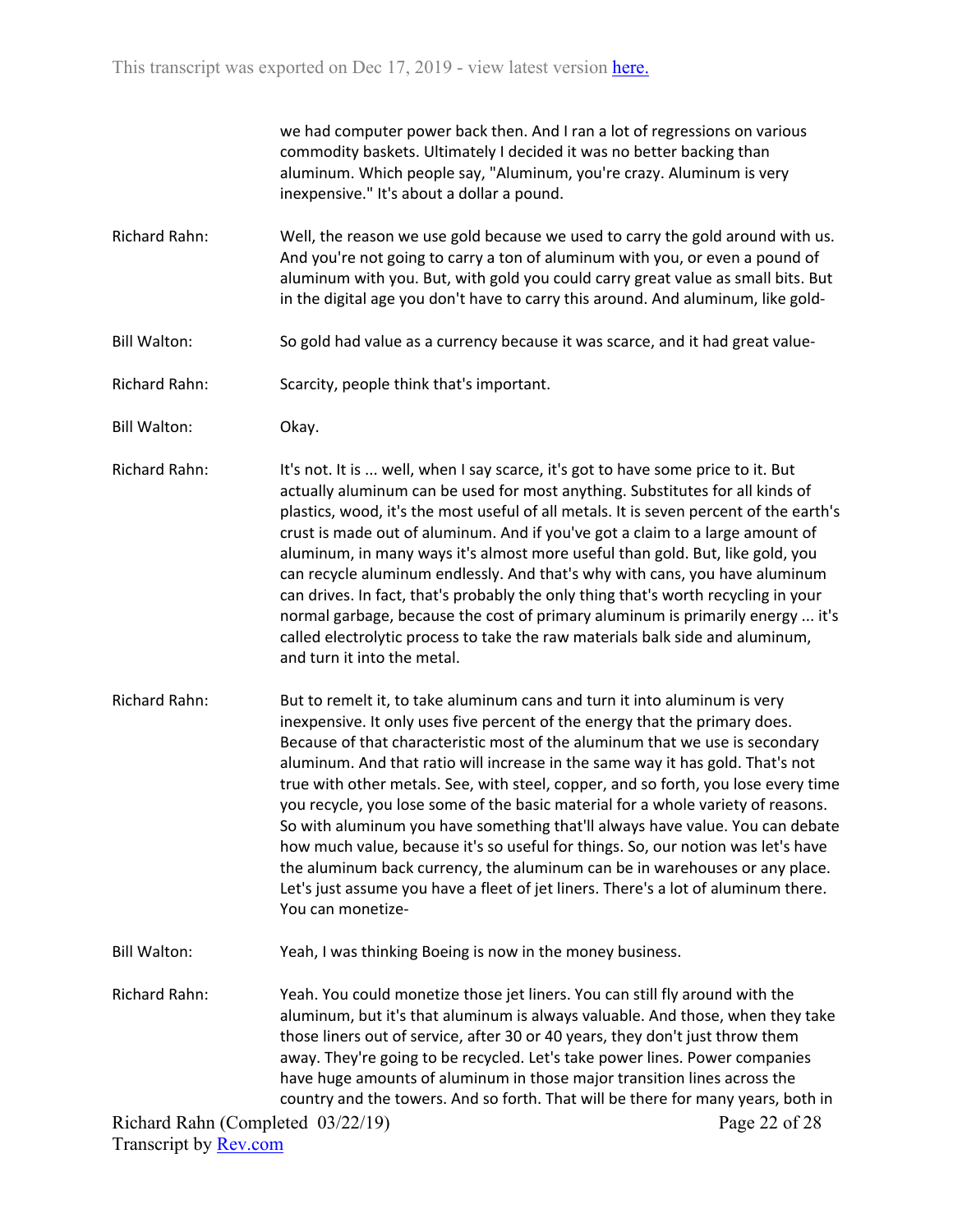use and recyclable. That is ... as a finance guy, you know it's an asset. And you can monetize it while it's still in use. So, I have been working on how to mechanically do all of this.

Richard Rahn: And I found some very smart guys based on Miami, where we've created a company to actually issue tokens ... a token would be one kilogram of aluminum. Roughly two dollars. And all of this is digital. And it could be traded around the world. So somebody who's in Taiwan, if they want to buy aluminum from somebody in Pittsburgh, they can do it all over the internet. Totally secure. And down to units as small as one kilo, or two dollars. And it can be aluminum producers, users, people who just want to speculate. And it is something the Government can't really do much about, because it's an industrial commodity. Governments can mess with precious metals like gold and silver, and so forth, and they have. And governments own a large share of the amount of gold above the ground.

Richard Rahn: Probably 25 percent of it or so. So they can affect the price by buying or selling them. Aluminum, they can't really. Aluminum has a one world price. The price differentials are all based on shipping cost from one place to another. But the basic cost of aluminum is known every moment in time on the metals exchange, commodity exchange, global. And so it's a way of getting away from the government monopoly. And giving people individual freedom, and it's not a currency that can be debased like the US dollar, or any government issued currency can debase from inflation.

Richard Rahn: If all of it's based on real aluminum you can't debase the currency. You can't just ... because each token will be tied to some real piece of aluminum some place on the planet.

- Bill Walton: I'm struggling to visualize. And I'm thinking about these airplanes. And I'm thinking I'm the airliner, I'm these airplanes, and I've got I don't know how many billions of dollars worth of aluminum in my planes. How do I go from owning those planes and the value of the aluminum to translating that into a currency?
- Richard Rahn: Okay. Let's start off with one plane.

Bill Walton: Okay. Let's do one plane.

Richard Rahn: Let's say we've got a plane of 10 tons of aluminum.

Bill Walton: Yeah.

Richard Rahn: It's not much. So, we've got ...

Bill Walton: What's aluminum now? A buck a-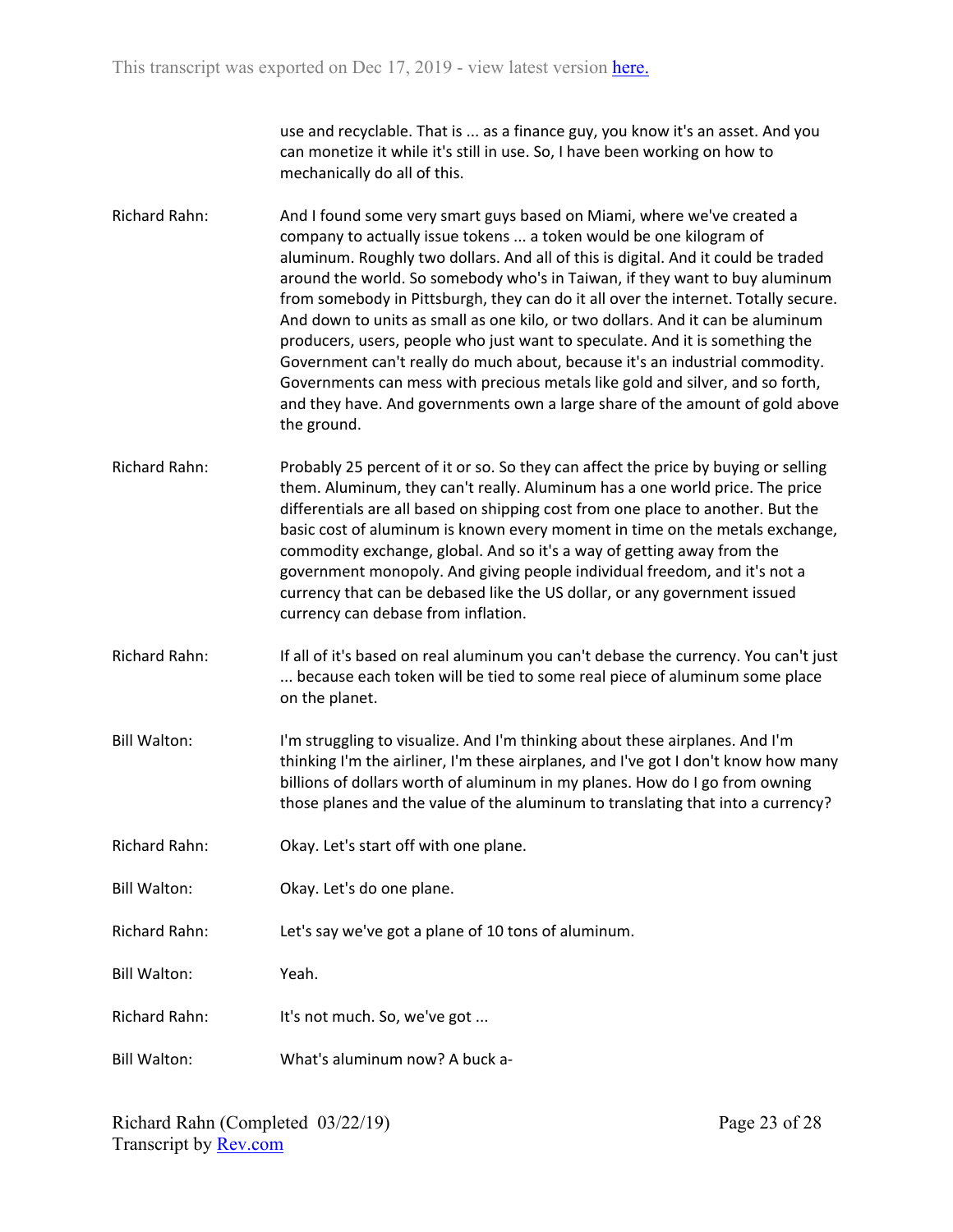| Richard Rahn:        | A buck a pound?                                                                                                                                                                                                                                                                                                                                                                                                                                                                                                                                    |
|----------------------|----------------------------------------------------------------------------------------------------------------------------------------------------------------------------------------------------------------------------------------------------------------------------------------------------------------------------------------------------------------------------------------------------------------------------------------------------------------------------------------------------------------------------------------------------|
| <b>Bill Walton:</b>  | Yeah.                                                                                                                                                                                                                                                                                                                                                                                                                                                                                                                                              |
| Richard Rahn:        | And aluminum's the most stable prices of all metals.                                                                                                                                                                                                                                                                                                                                                                                                                                                                                               |
| <b>Bill Walton:</b>  | Yeah.                                                                                                                                                                                                                                                                                                                                                                                                                                                                                                                                              |
| Richard Rahn:        | Because it's substitutable for everything. Silver, copper, and nickel, and steel, I<br>think bounce around a whole lot more than aluminum does. But with your<br>plane, you've got this, and you've got an asset that, yes, you're flying around.<br>But it is also if you provide it to a company, give the title to the physical plane to<br>a company that will issue aluminum tokens against it, and you can say, "Well I<br>want to hold on to my plane for 30 years." And that's fine. But, the  we make a<br>20,000 tokens out of this one. |
| <b>Bill Walton:</b>  | So you've got 20 million units of value in an airplane.                                                                                                                                                                                                                                                                                                                                                                                                                                                                                            |
| Richard Rahn:        | Yeah. Whatever.                                                                                                                                                                                                                                                                                                                                                                                                                                                                                                                                    |
| <b>Bill Walton:</b>  | Okay.                                                                                                                                                                                                                                                                                                                                                                                                                                                                                                                                              |
| Richard Rahn:        | And so it  in theory, a person could go ahead and claim this. In reality when we<br>have our company and the people that we license, if somebody wants to<br>redeem their aluminum, we're not going to take down the airliner. What we're<br>going to do is they'll go off and buy aluminum on the free market out of these<br>warehouses around the world.                                                                                                                                                                                        |
| <b>Bill Walton:</b>  | So, how would your company hope to make money out of this?                                                                                                                                                                                                                                                                                                                                                                                                                                                                                         |
| <b>Richard Rahn:</b> | So, tiny fees of doing the issuance, doing the redemption. It's just like<br>commodity exchanges and stock exchanges.                                                                                                                                                                                                                                                                                                                                                                                                                              |
| <b>Bill Walton:</b>  | Okay.                                                                                                                                                                                                                                                                                                                                                                                                                                                                                                                                              |
| Richard Rahn:        | So the fees are, we're talking fractions of basis points.                                                                                                                                                                                                                                                                                                                                                                                                                                                                                          |
| <b>Bill Walton:</b>  | Right.                                                                                                                                                                                                                                                                                                                                                                                                                                                                                                                                             |
| <b>Richard Rahn:</b> | Sort of like with credit cards.                                                                                                                                                                                                                                                                                                                                                                                                                                                                                                                    |
| <b>Bill Walton:</b>  | Sure.                                                                                                                                                                                                                                                                                                                                                                                                                                                                                                                                              |
| Richard Rahn:        | And so it's all a fee based business. And the nice thing about our business model<br>is we don't require a lot of physical hardware's. It's basically all software. I was<br>once in the semi conductor business where we actually made a type of semi                                                                                                                                                                                                                                                                                             |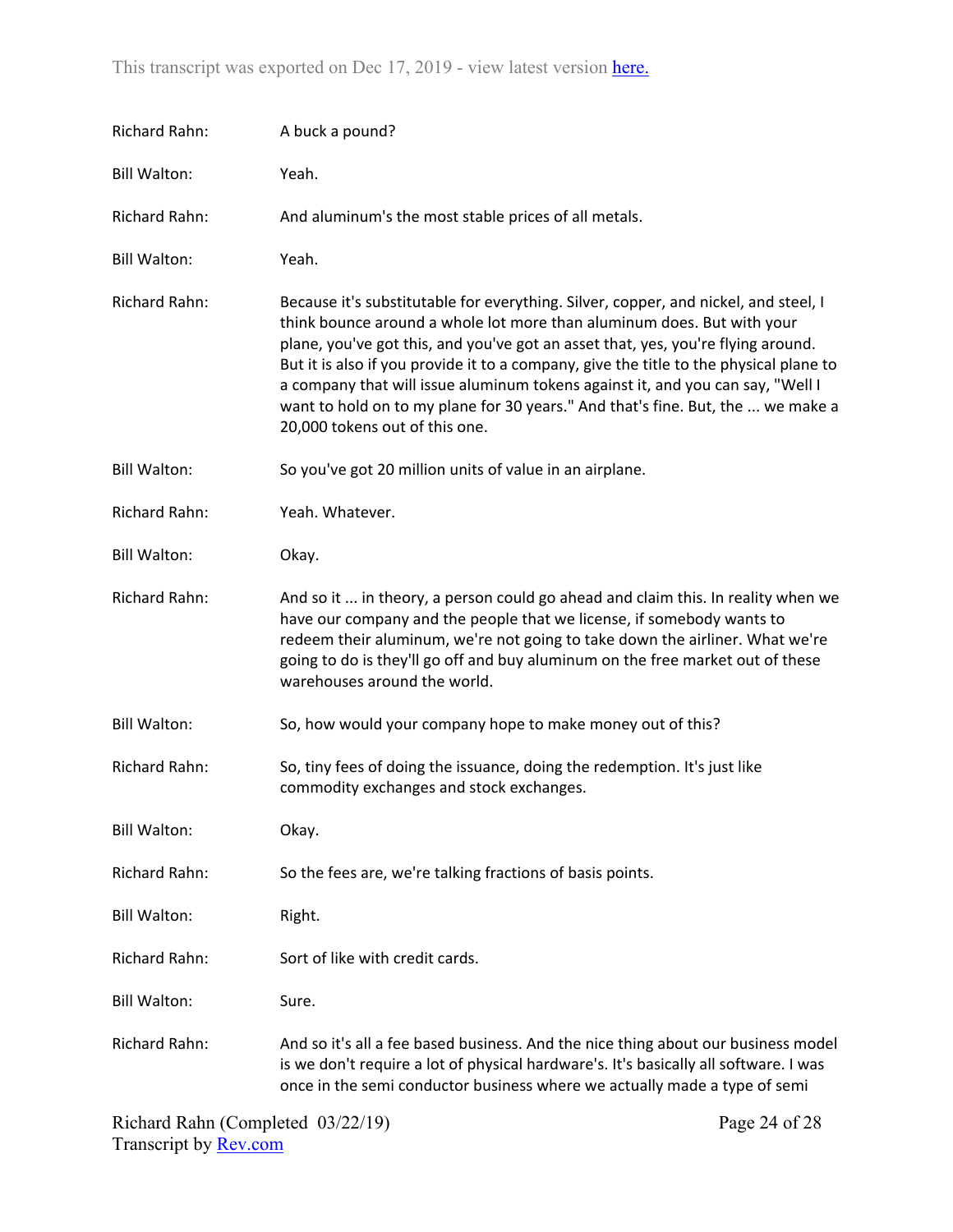conductor, that was a scary business, because you needed so much capital to actually build these things. In this case it is basically just information software, and again, it's akin to these currency boards that governments run, and commodity exchanges. And you don't need the much in the way of physical space. You need a few smart people. You need computers. But these days, of course, you can do everything in the cloud.

- Richard Rahn: You don't even have to own your own computers. And you just have to have the software and the systems to make sure that people don't do the double counting.
- Bill Walton: How do you keep it from fluctuating in value? I mean, the value, aluminum fluctuates between 50 cents, a dollar, a dollar 50. That's pretty dramatic swings.
- Richard Rahn: Well-
- Bill Walton: And we had this experience in all the Bitcoin billionaires or ex-billionaires.
- Richard Rahn: Well, it'll fluctuate in value, but over time less and less as it's used more as a money. If you look at the history of the price of aluminum, decade by decade it fluctuates less and less in value. Particularly as you have more secondary aluminum. It's going to fluctuate in value and some people use that as a speculation. But it's not going to be like bitcoin, because aluminum will always have value. There's a minimum ... you're not going to have the price of aluminum much lower than the primary production cost for very long periods of time.
- Bill Walton: So people tell you about going back to a gold standard, which doesn't seem like it's going to happen. How does an aluminum standard compare to a gold standard? What's the pros and cons?
- Richard Rahn: Well, obviously would work just perfectly fine.
- Bill Walton: Yeah.

Richard Rahn: In most ways they work the same. The problem with the gold standard is so much of gold is owned by governments. And as you know, the prices of gold are really in certain ways controlled by governments. That they sell a whole lot as we've seen it at times in the past. Price plunges. And or if they buy a whole lot, like the Chinese have done, the price goes up. But it's not really a free market price in gold. And the question is how do you get back to that gold-

Bill Walton: So this is essentially for people who don't trust governments with keeping the store value, and money, and this is a way to keep, to keep the value of your financial assets away from the manipulations of government. Is that the-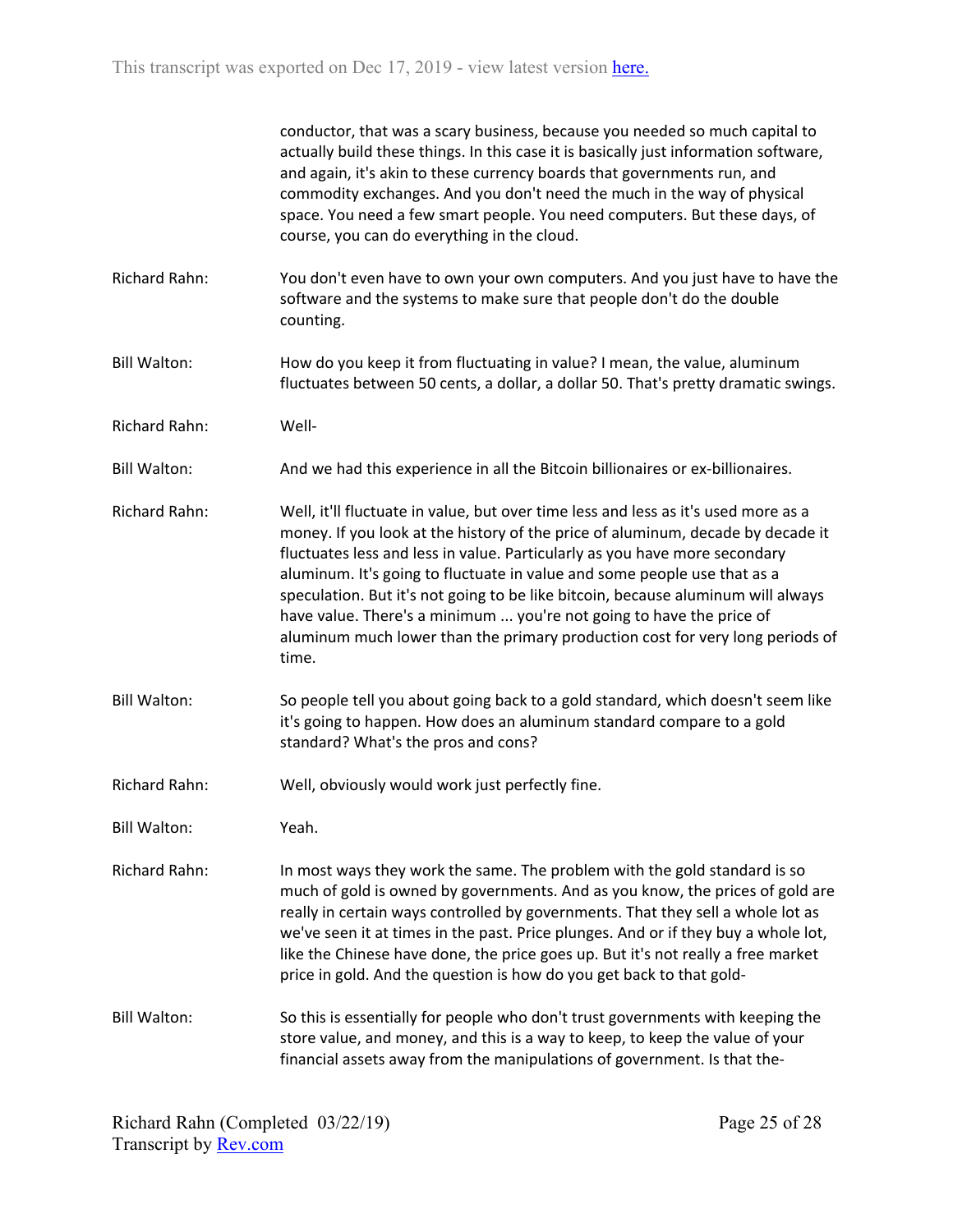| <b>Richard Rahn:</b> | Yeah. It has, first, the way we've designed it, it's got great usefulness for people<br>in the industry. Including users, producers, and so forth.                                                                                                                                                                                                                                                                                                                                                        |
|----------------------|-----------------------------------------------------------------------------------------------------------------------------------------------------------------------------------------------------------------------------------------------------------------------------------------------------------------------------------------------------------------------------------------------------------------------------------------------------------------------------------------------------------|
| <b>Bill Walton:</b>  | So instead of buying aluminum futures, or-                                                                                                                                                                                                                                                                                                                                                                                                                                                                |
| <b>Richard Rahn:</b> | Yeah.                                                                                                                                                                                                                                                                                                                                                                                                                                                                                                     |
| <b>Bill Walton:</b>  | Okay.                                                                                                                                                                                                                                                                                                                                                                                                                                                                                                     |
| <b>Richard Rahn:</b> | Our whole system is much cheaper than doing aluminum futures.                                                                                                                                                                                                                                                                                                                                                                                                                                             |
| <b>Bill Walton:</b>  | Okay.                                                                                                                                                                                                                                                                                                                                                                                                                                                                                                     |
| <b>Richard Rahn:</b> | So we've got the  just because we made a more efficient global market in<br>aluminum. And then the other thing is for people who want to have a store of<br>wealth, which will go up and down some. And they can speculate if they think<br>the price of aluminum is a little bit low, or high, or whatever. But the<br>fluctuations relative to other commodities and financial instruments, they're not<br>that great. And they also used to have a negative correlation with financial<br>instruments. |
| <b>Bill Walton:</b>  | Yeah.                                                                                                                                                                                                                                                                                                                                                                                                                                                                                                     |
| <b>Richard Rahn:</b> | It's a way of just hedging your bets.                                                                                                                                                                                                                                                                                                                                                                                                                                                                     |
| <b>Bill Walton:</b>  | Sure. Okay.                                                                                                                                                                                                                                                                                                                                                                                                                                                                                               |
| <b>Richard Rahn:</b> | And if something, it's going to be harder for government to steal from you,<br>because you'll buy tokens, and there's warehouses all over the world. We'll just<br>piggy back on the London Metal Exchange. And there's about 87 warehouses<br>around the world where they keep this stuff. And it could be kept any place.                                                                                                                                                                               |
| <b>Bill Walton:</b>  | So, from now on the cry is not there's gold in them there hills. It's, there<br>beauxite in them there hills.                                                                                                                                                                                                                                                                                                                                                                                             |
| <b>Richard Rahn:</b> | Well, it's just, the beauxite, primarily is found in tropical areas, but you can get<br>aluminum out of any beach sand.                                                                                                                                                                                                                                                                                                                                                                                   |
| <b>Bill Walton:</b>  | Yeah, I know.                                                                                                                                                                                                                                                                                                                                                                                                                                                                                             |
| <b>Richard Rahn:</b> | It's just, and that's another nice thing, because nobody can get a monopoly on<br>aluminum.                                                                                                                                                                                                                                                                                                                                                                                                               |
| <b>Bill Walton:</b>  | Yeah.                                                                                                                                                                                                                                                                                                                                                                                                                                                                                                     |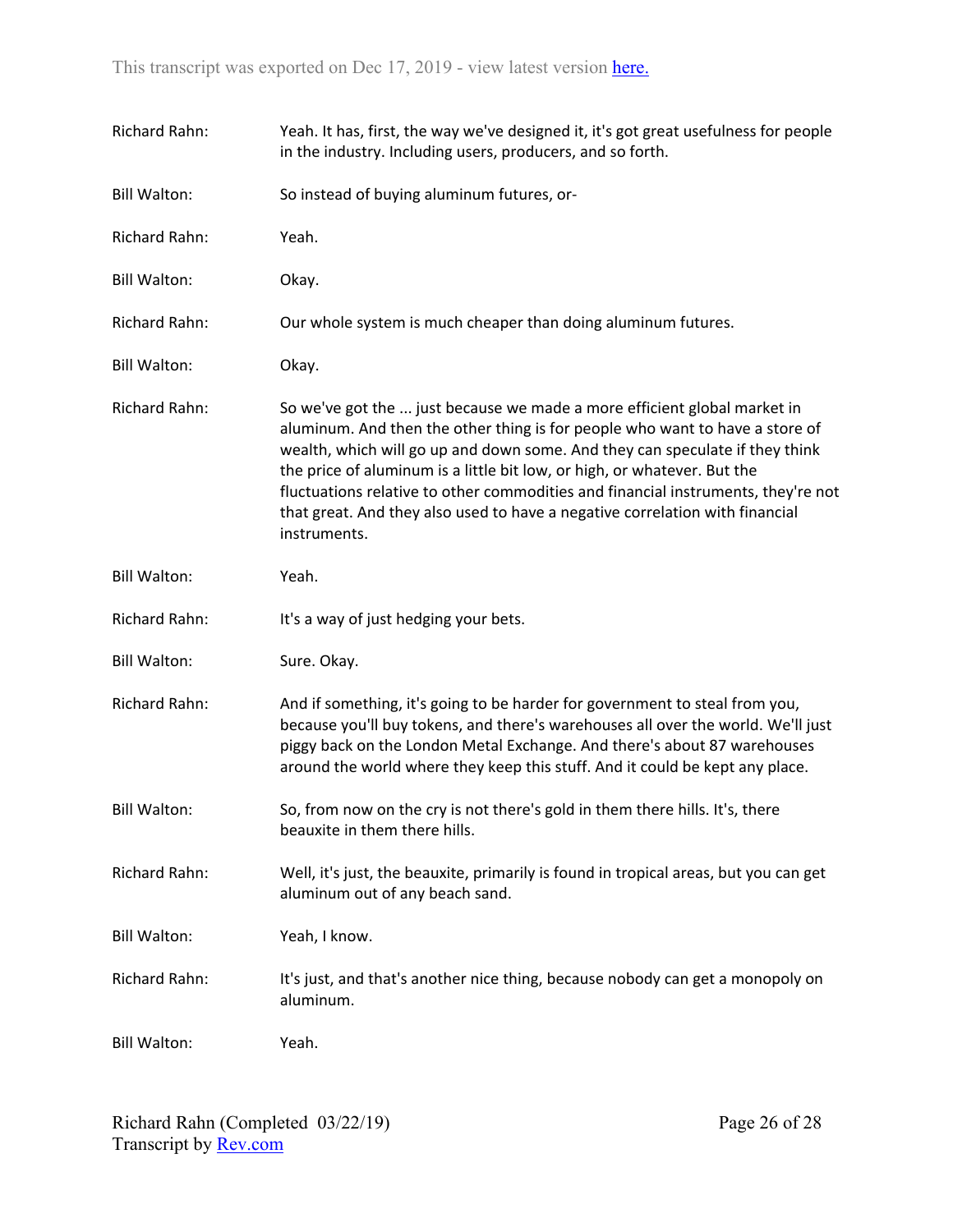| Richard Rahn:                                                     | It is  it's no one government can suddenly say, "We're going to seize the<br>aluminum thing." In times when people have tried to seize the silver or gold. It<br>just can't happen. |               |
|-------------------------------------------------------------------|-------------------------------------------------------------------------------------------------------------------------------------------------------------------------------------|---------------|
| <b>Bill Walton:</b>                                               | All right. I want to dig into this some more. We don't have enough time right<br>now. But thanks for getting me started into this very interesting idea. Richard,<br>thanks.        |               |
| Richard Rahn:                                                     | Thank you. It's been a great pleasure being here with you today.                                                                                                                    |               |
| <b>Bill Walton:</b>                                               | Yeah. Smart man. Thank you. Thanks for joining.                                                                                                                                     |               |
| Kenny:                                                            | Good? All right. Very good.                                                                                                                                                         |               |
| <b>Bill Walton:</b>                                               | Okay. I still don't understand it. I'm trying. I didn't want to look too dumb.                                                                                                      |               |
| Richard Rahn:                                                     | Well, it's only taken me almost 40 years to work it out.                                                                                                                            |               |
| <b>Bill Walton:</b>                                               | There we go. I've got 40 years to go.                                                                                                                                               |               |
| Richard Rahn:                                                     | Unfortunately, I had gotten to know the great man Hayek, and all these other<br>people.                                                                                             |               |
| <b>Bill Walton:</b>                                               | Yeah.                                                                                                                                                                               |               |
| Richard Rahn:                                                     | But once people sort of get it they say, "You know, this would really work." but I<br>haven't found anybody who has found a hole in it yet.                                         |               |
| <b>Bill Walton:</b>                                               | So, I've got to find a hundred dollar bill. I was reaching into my pocket to pull<br>out a hundred dollar bill. And guess what? I didn't have one.                                  |               |
| Richard Rahn:                                                     | Well, it's real interesting when [crosstalk 01:02:13].                                                                                                                              |               |
| <b>Bill Walton:</b>                                               | There's a movement afoot by governments to ban hundred dollar bills, because<br>that's the [crosstalk 01:02:17].                                                                    |               |
| Richard Rahn:                                                     | Yeah, except for now. The Swiss have come up with a new thousand dollar Swiss<br>Note.                                                                                              |               |
| <b>Bill Walton:</b>                                               | Yeah.                                                                                                                                                                               |               |
| Richard Rahn:                                                     | Or 1,500 dollar one. But, now take a look there versus a single dollar.                                                                                                             |               |
| <b>Bill Walton:</b>                                               | Yeah. Oh, yeah. There's all sorts of extra stuff in here.                                                                                                                           |               |
| Richard Rahn:                                                     | And if you put this under a microscope, you're going to find a lot of stuff there.                                                                                                  |               |
| Richard Rahn (Completed 03/22/19)<br>Transcript by <b>Rev.com</b> |                                                                                                                                                                                     | Page 27 of 28 |